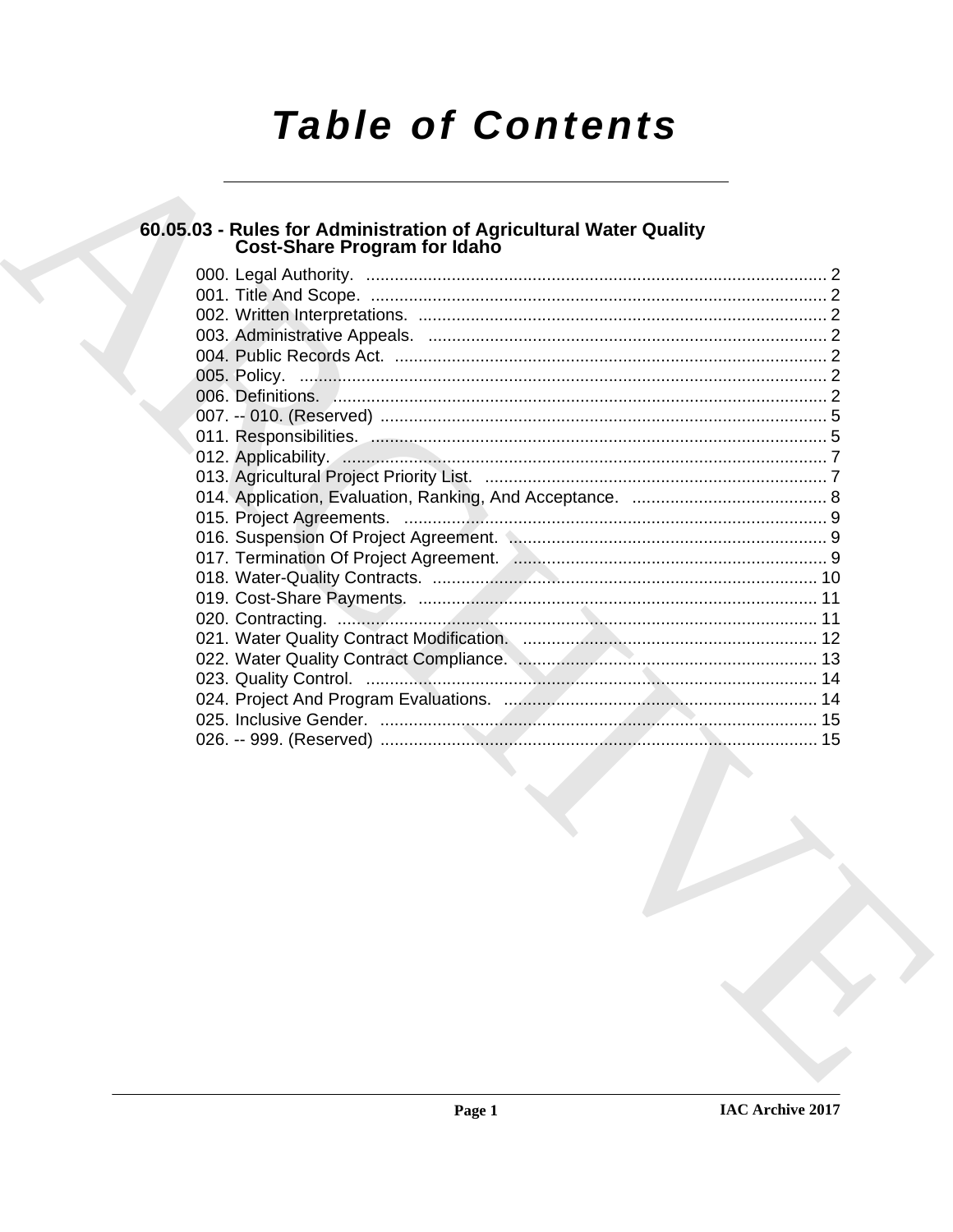#### **IDAPA 60 TITLE 05 CHAPTER 03**

#### **60.05.03 - RULES FOR ADMINISTRATION OF AGRICULTURAL WATER QUALITY COST-SHARE PROGRAM FOR IDAHO**

#### <span id="page-1-1"></span><span id="page-1-0"></span>**000. LEGAL AUTHORITY.**

This chapter is being adopted under the legal authority of Title 22, Chapter 27, Idaho Code.  $(4-5-00)$ 

#### <span id="page-1-2"></span>**001. TITLE AND SCOPE.**

**01.** Title. The title of this chapter is IDAPA 60.05.03, "Rules for Administration of Agricultural Water Cost-Share Program for Idaho." (4-5-00) Quality Cost-Share Program for Idaho."

**02. Scope**. These rules shall govern the procedures and requirements for establishing, implementing, and administering a state cost-share program for providing financial assistance to eligible applicants to reduce or control agricultural nonpoint source water pollution. (4-5-00)

#### <span id="page-1-3"></span>**002. WRITTEN INTERPRETATIONS.**

There are no written interpretations of these rules. (4-5-00)

#### <span id="page-1-4"></span>**003. ADMINISTRATIVE APPEALS.**

| Hearing and appeal rights are set forth in Title 67, Chapter 52, Idaho Code.<br>$(4-5-00)$ |  |  |  |  |
|--------------------------------------------------------------------------------------------|--|--|--|--|
|--------------------------------------------------------------------------------------------|--|--|--|--|

## <span id="page-1-5"></span>**004. PUBLIC RECORDS ACT.**

The records associated with this chapter are subject to Title 74, Chapter 1, Idaho Code, to the extent these documents are not confidential pursuant to Section 63-3076 or Title 74, Chapgter 1, Idaho Code. (4-5-00) are not confidential pursuant to Section 63-3076 or Title 74, Chapgter 1, Idaho Code.

#### <span id="page-1-14"></span><span id="page-1-6"></span>**005. POLICY.**

**CHAPTER 03**<br> **CHAPTER ON WATER OUALITY COST-BRIGGER FROGUEUUM ALL<br>
WATER OUALITY COST-BRIGGER FROGUEUM ALL<br>
THE VALUE CHAPTER CHAPTER CHAPTER CHAPTER AND RESPONSE TRANSPORT (1) (4-5-00)<br>
(f), THIS ANSISTOPHY,<br>
(g), Consi** It is the policy of the Idaho State Soil and Water Conservation Commission and Idaho State Department of Agriculture to jointly administer the Agricultural Water Quality Cost-Share Program for the purpose of conserving and enhancing the quality and value of the water resources of the State of Idaho by financing agricultural and grazing conservation improvements for eligible applicants. It is also the policy and intent of the Idaho State Soil and Water Conservation Commission to work through soil conservation districts in providing local program delivery. The Idaho State Soil and Water Conservation Commission will develop an application schedule and assign a priority ranking for cost-share contracts and projects that will most significantly improve the quality and value of the water resources of the State.  $(4-5-00)$ 

#### <span id="page-1-8"></span><span id="page-1-7"></span>**006. DEFINITIONS.**

For the purpose of this chapter the following terms and phrases are used as defined herein: (4-5-00)

**01. Administrative Costs**. Fund transfer costs, including allowable costs incurred in contract administration. Administrative costs also include direct and indirect personnel, travel, equipment, material, supply costs, and education outreach activities. (4-5-00)

<span id="page-1-11"></span><span id="page-1-10"></span><span id="page-1-9"></span>**02. Administrator**. Administrator of the Idaho State Soil and Water Conservation Commission.

 $(4-5-00)$ 

**03. Agriculture Project Priority List**. A prioritized ranking by the Idaho State Soil and Water Conservation Commission of approved individual and project sponsored applications that support or address water quality or other environmental concerns and used as a guide for cost-share funding. (4-5-00)

**04. Application Cycle**. The period and schedule established by the Idaho State Soil and Water Conservation Commission for receiving and processing applications for water quality plans or project plans of  $\omega$  operation.  $(4-5-00)$ 

<span id="page-1-13"></span><span id="page-1-12"></span>**05. Average Cost**. The reasonable cost of construction, installation, implementation, application and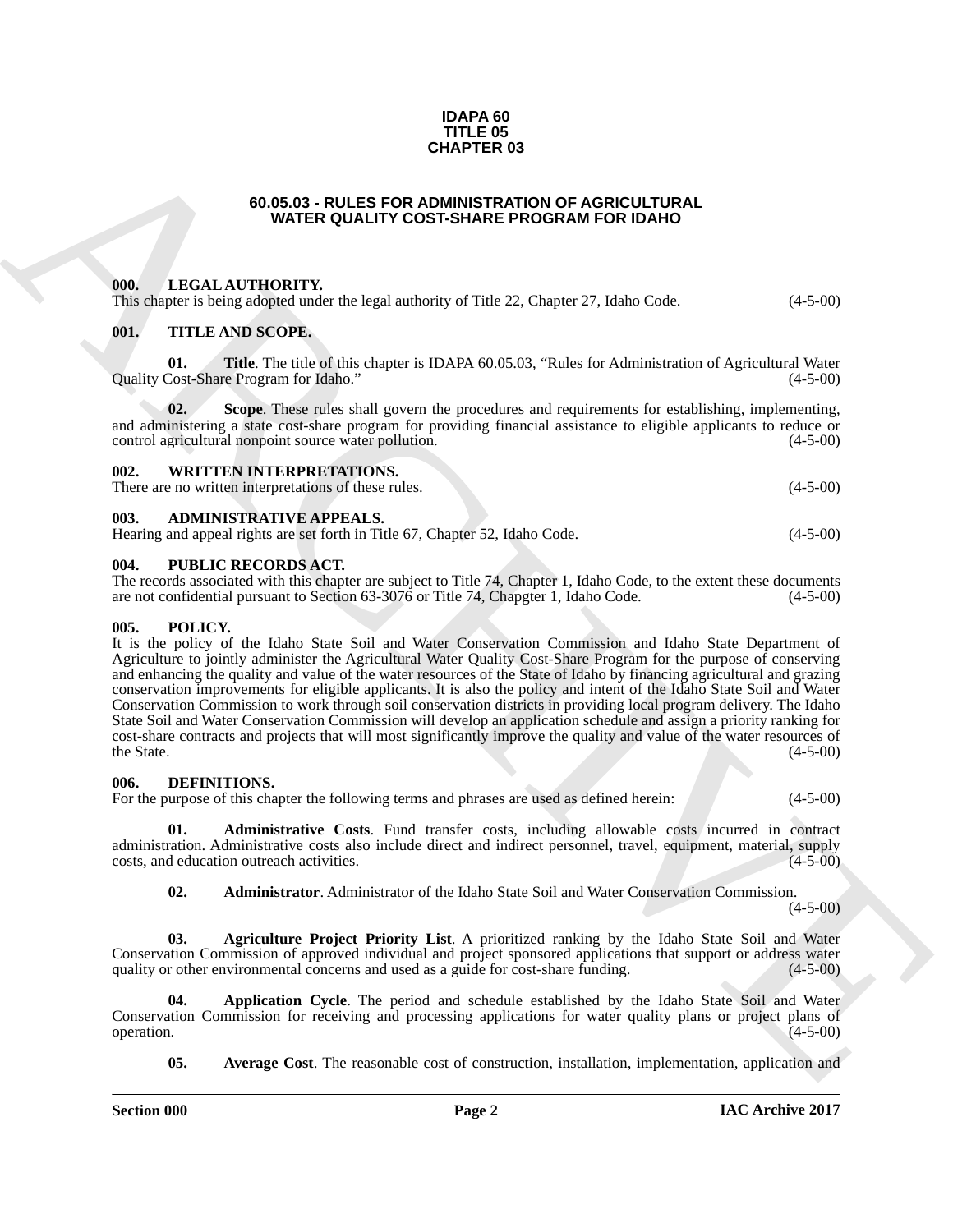maintenance of a Best Management Practice (BMP) based on actual costs and current cost estimates. (4-5-00)

<span id="page-2-0"></span>**06. Basin Advisory Group (BAG)**. A regional water quality advisory group as defined in Section 39- 3613, Idaho Code. (4-5-00)

<span id="page-2-1"></span>**07. Best Management Practices (BMP)**. A component practice or combination of component practices identified in the Idaho Agricultural Pollution Abatement Plan which is determined to be the most effective, practicable means of preventing or reducing the amount of pollution generated by nonpoint sources. (4-5-00)

<span id="page-2-2"></span>**BMP Cost.** The amount actually paid or engaged to be paid by the participant for equipment use, materials, and services for installing a BMP not to exceed actual cost, the average cost or specified maximum cost or flat rate as determined by the commission and the conservation district. If the participant uses personal resources, the BMP cost includes the value of personal labor, equipment, and materials calculated at usual, reasonable, and customary rates. Loss of income cannot be considered a BMP cost. (4-5-00)

<span id="page-2-3"></span>**09. Commission**. The Idaho State Soil and Water Conservation Commission as defined in Section 22- 2718, Idaho Code.

<span id="page-2-4"></span>**10. Conservation District**. A soil (and water) conservation district as defined in Section 22-2717, Idaho Code. (4-5-00) Idaho Code. (4-5-00)

<span id="page-2-5"></span>**11. Cost-Share Rate**. The percentage of the BMP cost paid to the participant by the commission or project sponsor. The commission shall establish the cost-share rate. The cost-share rate cannot exceed ninety percent  $(90\%)$  of the BMP cost.  $(4-5-00)$ 

<span id="page-2-6"></span>**12. Critical Areas or Sources**. Areas identified by the commission based on recommendations from local entities producing significant nonpoint source pollution impacts or areas deemed necessary for protection or improvement for the attainment or support of beneficial uses. (4-5-00) improvement for the attainment or support of beneficial uses.

**13. Department**. The Idaho State Department of Agriculture as defined in Section 101, Title 22, Idaho (4-5-00)  $\text{Code.}$  (4-5-00)

<span id="page-2-10"></span><span id="page-2-9"></span><span id="page-2-8"></span><span id="page-2-7"></span>**14. Director**. The Director of the Idaho State Department of Agriculture. (4-5-00)

**15. Eligible Applicant**. Individual agricultural owner, operator, partnership, corporation, conservation district, irrigation district, canal company or other agricultural or grazing interests. (4-5-00)

ARCHI[V](http://www4.law.cornell.edu/uscode/33/1251.html)E **16. Eligible Project Areas**. Agricultural water quality project areas which include water bodies identified in the following documents which are hereby incorporated by reference: Idaho's 303(d) list, 33 U.S.C. Sections 1251 et seq. (1997), ground water quality protection areas identified in the Agricultural Ground Water Quality Protection Program for Idaho, Section 39-102 et seq., Idaho Code, water bodies identified in the Idaho Agricultural Pollution Abatement Plan pursuant to Section 208 of PL 92-500 (the 1972 Clean Water Act), water bodies containing habitat for species listed as threatened or endangered under the Endangered Species Act, 16 U.S.C. Sections 1531 et seq. (1988), and water bodies of special concern. Copies of the referenced documents are available at the office of the Idaho State Department of Agriculture/ Soil Conservation Commission, 2270 Old Penitentiary Road, P.O. Box 790, Boise, Idaho 83701-0790, and the Law Library, P.O. Box 83720, Boise, Idaho 83720-0051.

 $(4 - 5 - 00)$ 

**17. Flat Rate**. A method of cost-share based on a dollar-per-unit basis, used where it is difficult to actual cost. (4-5-00) estimate actual cost.

<span id="page-2-13"></span><span id="page-2-12"></span><span id="page-2-11"></span>**18. Fund Transfer Cost**. The cost of transferring funds from one entity to another. (4-5-00)

**19. Idaho Agricultural Pollution Abatement Plan**. A plan developed by the commission for the State of Idaho pursuant to Section 208 of PL 92-500 (the 1972 Clean Water Act) to manage agricultural nonpoint source pollution. (4-5-00)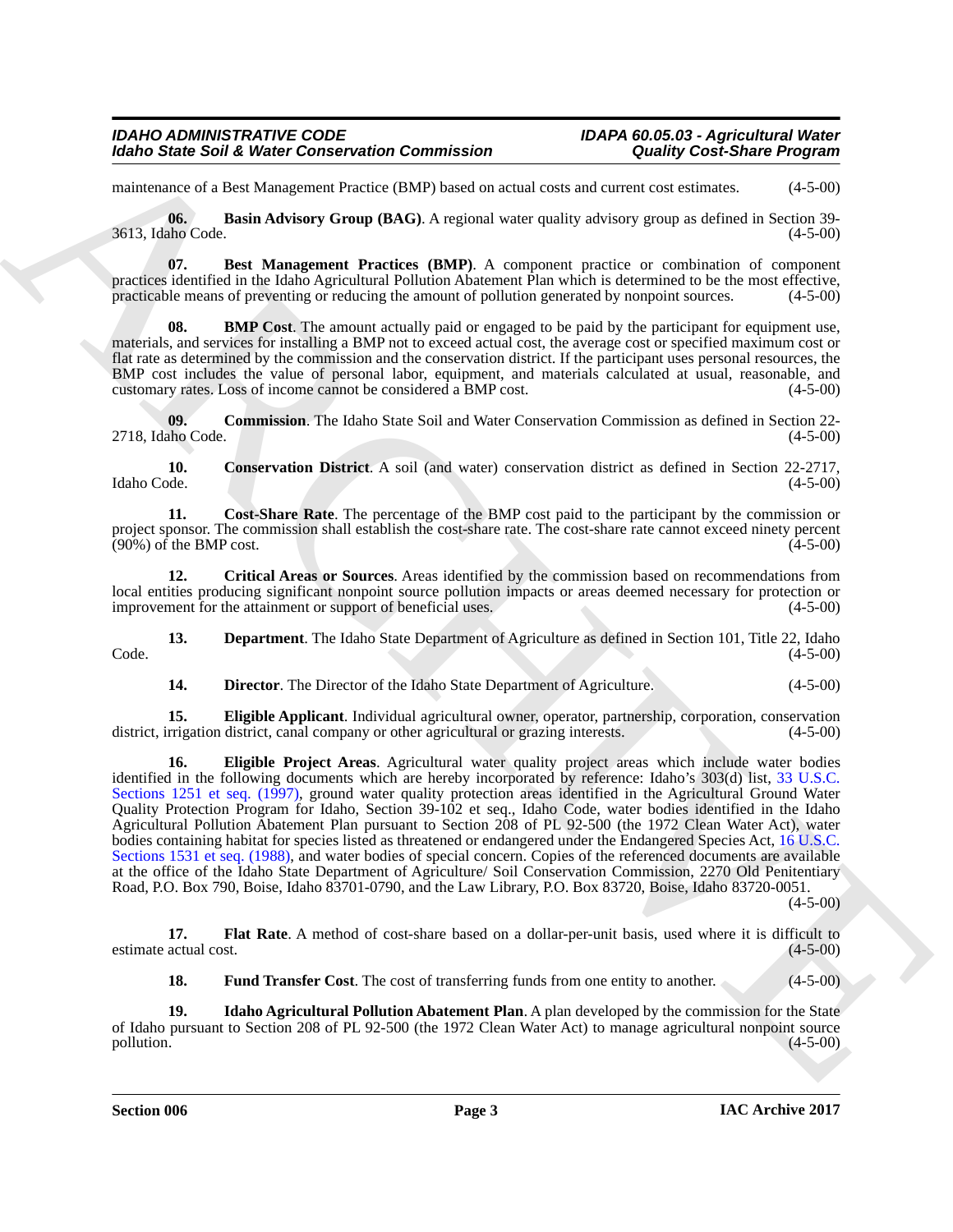<span id="page-3-0"></span>**20. Identifiable Units**. Units of an eligible BMP that, when constructed, installed, implemented or can be clearly identified as a segment in the sequence of implementing the BMP. (4-5-00) applied, can be clearly identified as a segment in the sequence of implementing the BMP.

<span id="page-3-1"></span>**21. Maximum Cost**. The maximum amount approved by the Commission for BMP costs, on which cost-share rates and matching funds will be calculated. (4-5-00)

<span id="page-3-3"></span><span id="page-3-2"></span>**22.** Nonpoint Source Pollution. Water pollution that comes from varied, nonspecific, and diffuse and can be associated with the general land disturbing activity that causes the pollution. (4-5-00) sources and can be associated with the general land disturbing activity that causes the pollution.

Model Sindic Sindic Weiser Center Generalisation (16 methods and the second of the second of the second of the second of the second of the second of the second of the second of the second of the second of the second of th **23. Participant**. Individual agricultural owner, operator, partnership, private corporation, conservation district, irrigation district, canal company, or other agricultural or grazing interest approved by the commission for cost-sharing in an eligible project area; or an individual agriculture owner or operator, partnership, or private corporation approved by a project sponsor in an eligible project area. (4-5-00) corporation approved by a project sponsor in an eligible project area.

**24. Participant Matching Funds**. That portion of the costs provided by the participant, including inkind services and/or out-of-pocket expenses for BMP implementation for both cost-shared and non cost-shared BMPs. Matching funds shall not include technical and financial assistance from State sources. (4-5-00) BMPs. Matching funds shall not include technical and financial assistance from State sources.

<span id="page-3-7"></span><span id="page-3-6"></span><span id="page-3-5"></span><span id="page-3-4"></span>**25. Priority Ranking**. A process used by the commission to establish funding priorities. (4-5-00)

**26. Program**. The Agricultural Water Quality Cost-Share Program for Idaho developed in accordance tions 22-2728(a)(4) and 22-2728(b). Idaho Code. (4-5-00) with Sections  $22-2728(a)(4)$  and  $22-2728(b)$ , Idaho Code.

**27. Project**. The total system of planning, including water quality assessment, BMP cost-sharing, technical assistance, and administrative activities as approved and authorized by the Commission in an eligible project area.  $(4-5-00)$ 

<span id="page-3-8"></span>**28. Project Agreement**. The legal document executed by the Commission and a project sponsor identifying terms and conditions by which the project sponsor will conduct an agricultural water quality project.

 $(4-5-00)$ 

<span id="page-3-9"></span>**29. Project Costs**. Those costs associated with planning, water quality assessment, BMP cost-sharing, technical assistance, and administrative activities for participant cost-sharing, or those costs associated with a water quality project approved by the commission in an eligible project area. (4-5-00)

<span id="page-3-10"></span>**30. Project Life Span**. The duration of the project as specified in the project plan of operation and the project agreement. The project will emphasize short-term one to five  $(1-5)$  year implementation contract periods, with  $\hat{a}$  maximum of ten (10) years. (4-5-00)

<span id="page-3-11"></span>**31. Project Matching Funds**. Required project matching funds may also include the cost of technical and financial assistance provided by federal agencies and other sources. Matching funds shall not include technical and financial assistance from State sources. and financial assistance from State sources.

<span id="page-3-12"></span>**32. Project Plan of Operation**. The document prepared by the project sponsor with concurrence of the commission setting forth the procedure and schedule for carrying out the project. The project plan of operation shall<br>(4-5-00) (4-5-00) be part of the project agreement.

<span id="page-3-13"></span>**Project Sponsor**. A conservation district, irrigation district, canal company or other agriculture or grazing interest as determined appropriate by the commission that enters into a water quality project agreement with the commission. (4-5-00) the commission.

<span id="page-3-14"></span>**34. Technical Assistance Costs**. Those costs incurred in the planning and/or implementation of BMPs, water quality monitoring, and the development and implementation of outreach and education activities for an approved participant's water quality plan or for an approved water quality project. (4-5-00)

<span id="page-3-15"></span>**Technical Entity**. The entity(ies) designated by the commission to provide technical assistance and BMP planning and implementation. (4-5-00) quality control in BMP planning and implementation.

**Section 006 Page 4**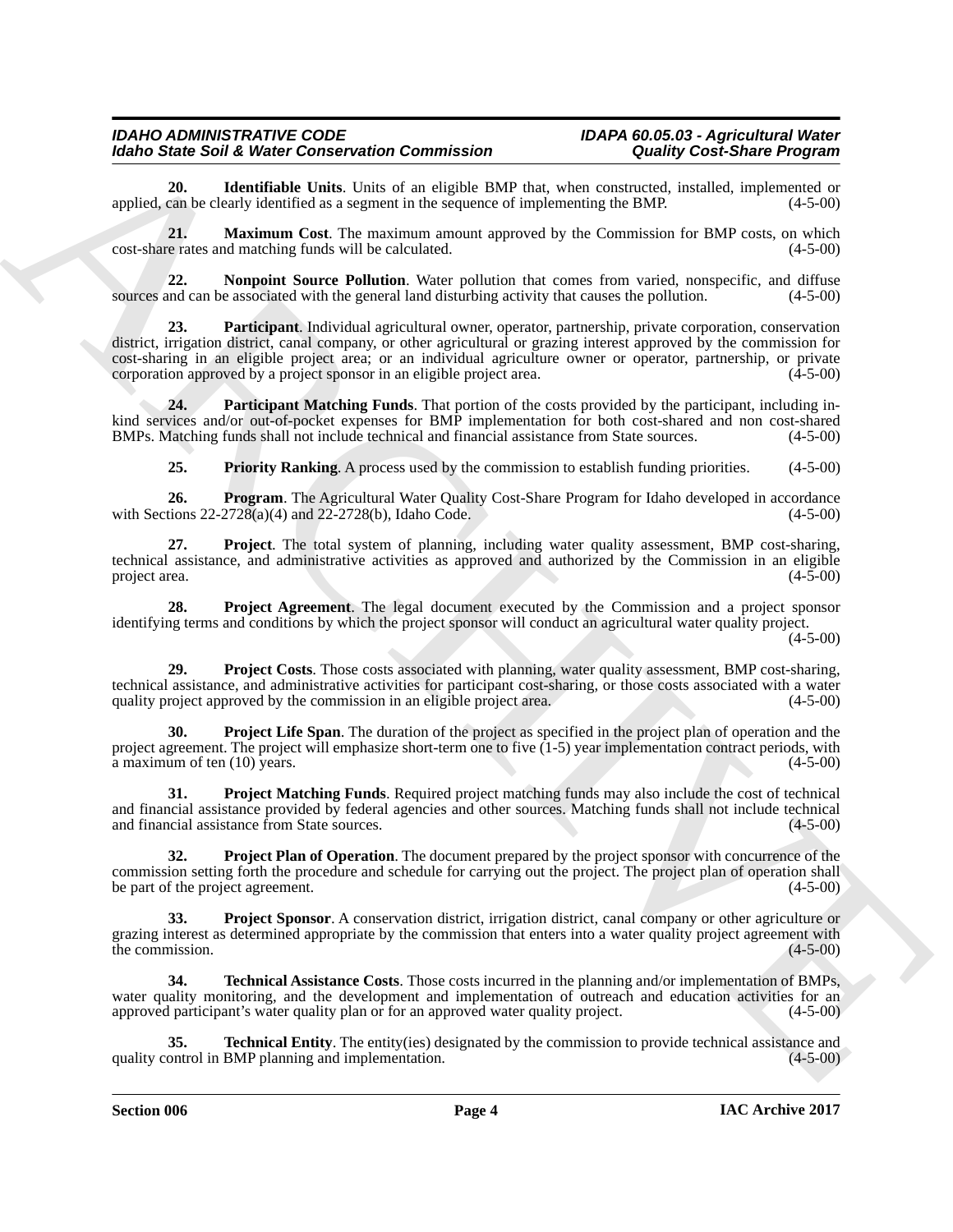<span id="page-4-4"></span>**36. Total Maximum Daily Load (TMDL)**. The sum of individual point source and non-point source pollutant loads and natural background expressed in mass/time, toxicity, or other appropriate measure. Section 22- 2702(5), Idaho Code.

<span id="page-4-2"></span>**37. TMDL Assessment**. A written assessment of water quality problems and contributing pollutant sources. The TMDL assessment specifies the amount that a pollutant must be reduced to meet water quality standards, allocates pollutant load reductions among pollutant sources in a watershed and provides the basis for<br>taking actions needed to restore a water body. (4-5-00) taking actions needed to restore a water body.

<span id="page-4-3"></span>**38. TMDL Schedule**. The schedule which the state is required to meet in submitting TMDLs to the nental Protection Agency (EPA) for approval. (4-5-00) Environmental Protection Agency (EPA) for approval.

<span id="page-4-5"></span>**39. Water Quality Contract**. The legal document executed by the commission or the project sponsor identifying terms and conditions between the commission or the project sponsor and an individual cost-share participant. (4-5-00) participant. (4-5-00)

<span id="page-4-6"></span>**40. Water Quality Plan**. The plan developed cooperatively by the participant, technical agency and the commission or project sponsor which identifies the critical areas and nonpoint sources of water pollution on the participant's operation and sets forth BMPs that may reduce water pollution from these critical areas and sources.

 $(4-5-00)$ 

<span id="page-4-7"></span>**41. Watershed Advisory Group (WAG)**. A local watershed advisory group, as defined in Section 39- 3615, Idaho Code.

<span id="page-4-0"></span>**007. -- 010. (RESERVED)**

#### <span id="page-4-1"></span>**011. RESPONSIBILITIES.**

<span id="page-4-9"></span><span id="page-4-8"></span>

| 01.<br><b>The Commission Shall:</b> | (4-5-00) |
|-------------------------------------|----------|
|-------------------------------------|----------|

Morio State Said Water Context-rate Commission Context (and in California Context (and in California Context (and in California Context (and in California Context (and in California Context (and in California Context (and **a.** Administer the funds appropriated by the state for the agricultural water quality cost-share program; (4-5-00)  $\mu$  program; (4-5-00) **b.** Assist conservation districts with local program delivery; (4-5-00)

**c.** Provide technical, financial, administrative, and educational outreach assistance to participants for 1 water quality contracts, as funds are available; approved water quality contracts, as funds are available;

**d.** Establish and maintain an agricultural water quality project priority list; (4-5-00)

**e.** Develop an application process schedule and assign a priority ranking for water quality contracts and water quality projects; (4-5-00)

**f.** Assist in determining cost-share rates for BMPs in consultation with project sponsors, appropriate and potential recipients; (4-5-00) agencies, and potential recipients;

**g.** Establish methods for project administration and for providing technical assistance to participants;  $(4 - 5 - 00)$ 

**h.** Review and approve or disapprove project plans of operation for project sponsors; (4-5-00)

**i.** Review and approve or disapprove water quality plans for individual participants; (4-5-00)

- **j.** Enter into water quality project agreements with water quality project sponsors; (4-5-00)
- **k.** Enter into water quality contracts with individual participants; (4-5-00)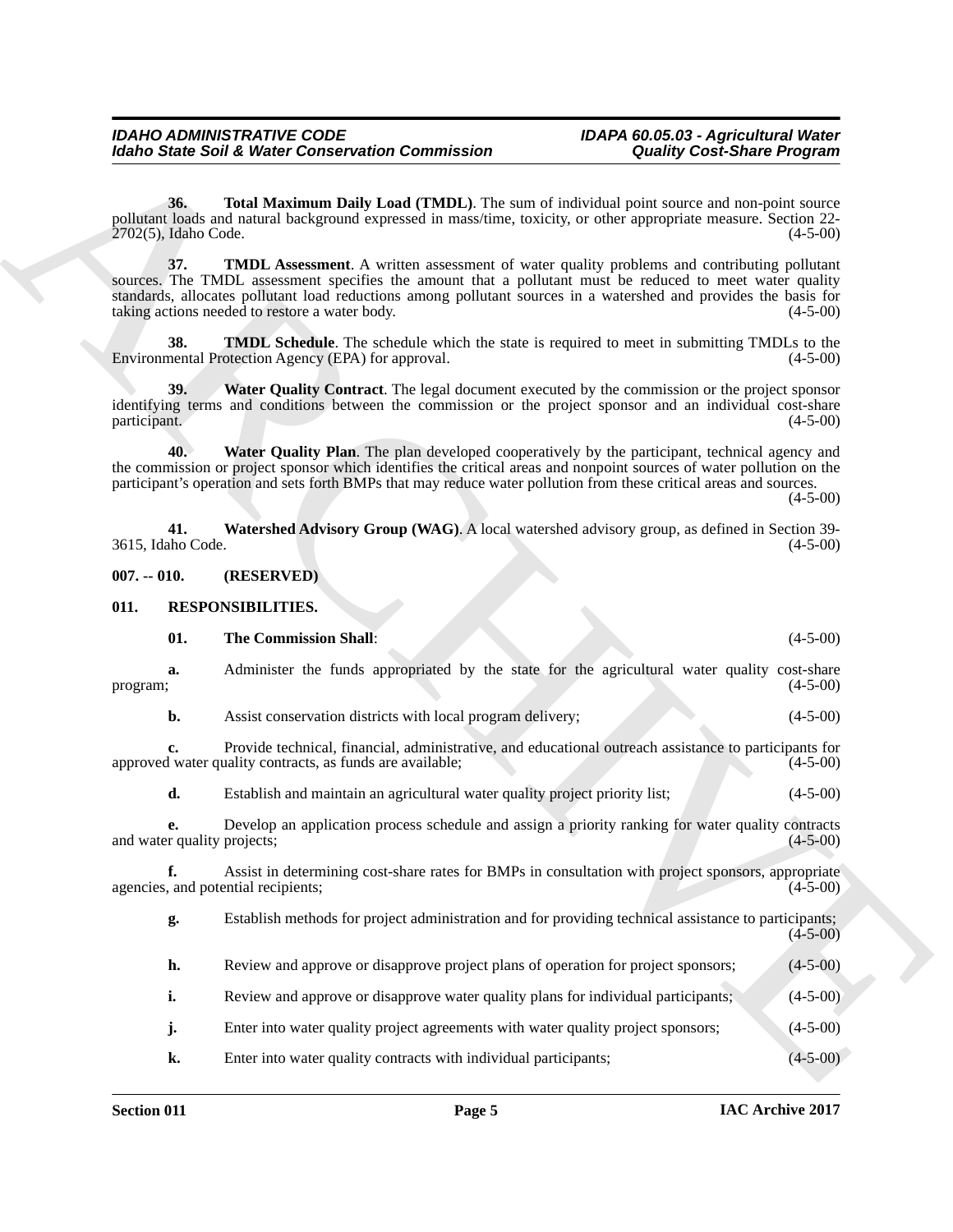<span id="page-5-2"></span><span id="page-5-1"></span>Modelo State Solid Weiser Conservation Commission<br>
Leading Conservation Conservation Commission<br>
weights and the system and the system and the system and the system and the system and the system and the system and the sys **l.** Evaluate, on an ongoing basis, the effectiveness of each project and the overall program efforts in agricultural and grazing nonpoint source pollution:  $(4-5-00)$ reducing agricultural and grazing nonpoint source pollution; **m.** Review project administration and financial management as required by Section 22-2718, Idaho (4-5-00)  $\text{Code}$ ; and  $(4-5-00)$ **n.** Review and render decisions on contract modifications and violations. (4-5-00) **02.** The Department Shall: (4-5-00) **a.** Assist the commission in administering the funds appropriated by the State for the agricultural ality cost-share program; (4-5-00) water quality cost-share program; **b.** Assist the commission in developing methods for project financial administration; (4-5-00) **c.** Provide, to the extent feasible, water quality monitoring in project areas; and  $(4-5-00)$ **d.** Provide legal assistance to the commission. (4-5-00) **03. The Conservation Districts Shall**: (4-5-00) **a.** Provide assistance to the commission for local program delivery; (4-5-00) **b.** Establish and maintain a current five (5) year resource conservation plan containing local natural priorities: (4-5-00) resource priorities; **c.** Identify critical agricultural and grazing lands within eligible project areas and provide local input to the development of project plans of operation and water quality plans with assistance from the commission and technical entities; (4-5-00) technical entities; **d.** Review plans of operation for projects occurring within the conservation district and submit a endation to the commission for consideration; (4-5-00) recommendation to the commission for consideration; **e.** Approve participant installation of BMPs with assistance from the commission and the appropriate lentity; (4-5-00) technical entity; **f.** Assist the commission in determining cost-share rates for BMPs; and (4-5-00) **g.** Identify and/or receive and provide technical, financial, administrative and education outreach for water quality cost-share contracts or water quality project agreements. Solicit multiple sources and programs to provide assistance, and coordinate entities. (4-5-00) provide assistance, and coordinate entities. **04. Participant, Acting as an Individual Shall**: (4-5-00) **a.** Develop with assistance from appropriate technical entities a water quality plan for the installation and submit such plan to the commission or project sponsor as appropriate: (4-5-00) of BMPs and submit such plan to the commission or project sponsor as appropriate; (4-5-00) **b.** Install BMPs identified in the water quality plan as scheduled and according to technical standards and maintain BMPs for the life of the water quality contract or the design life of the practice, whichever is greater;  $(4-5-00)$ **c.** Ensure that the participant matching share of the cost of the water quality contract is provided;

<span id="page-5-0"></span>**d.** Coordinate the water quality plan with other appropriate technical assistance and cost-share  $(4-5-00)$ programs; and

 $(4-5-00)$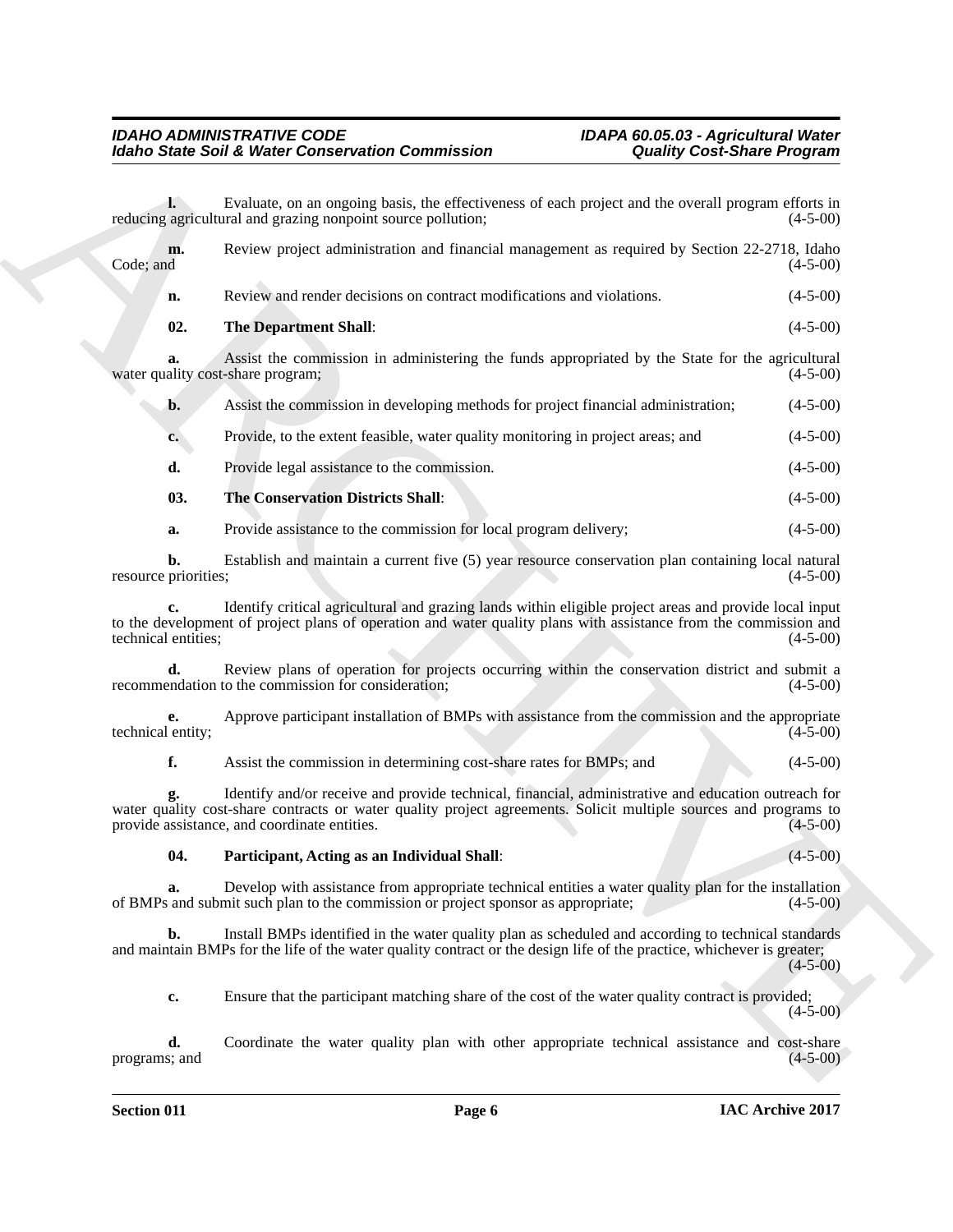**e.** Obtain any and all permits required for BMP installation from appropriate agencies and comply applicable local, state, and federal laws. with all applicable local, state, and federal laws.

<span id="page-6-10"></span>**05.** Participant Acting as a Project Sponsor. Participant, acting as a project sponsor, shall, during the approved project: (4-5-00) life of an approved project:

**a.** Develop, with assistance from appropriate technical entities, a project plan of operation for the on of BMPs and submit such plan to the conservation district; (4-5-00) installation of BMPs and submit such plan to the conservation district;

**b.** Review and approve or disapprove water quality plans for individual participants; (4-5-00)

**c.** Ensure BMPs identified in the project plan of operations are installed as scheduled and according to technical standards and maintained for the life of the water quality contract or the design life of the practice, whichever is greater; (4-5-00)

**d.** Ensure that the individual participant matching share of the cost of the water quality contract is provided; (4-5-00) provided;  $(4-5-00)$ 

**e.** Coordinate the water quality cost-share project with other appropriate entities and cost-share  $(4-5-00)$ programs; (4-5-00)

**f.** Ensure any and all permits required for BMP installation are obtained from appropriate agencies ply with all applicable local, state and federal laws; and (4-5-00) and comply with all applicable local, state and federal laws; and

Develop and use a financial accounting system consistent with the financial accounting system commission for this program.  $(4-5-00)$ established by the commission for this program.

# <span id="page-6-0"></span>**012. APPLICABILITY.**

<span id="page-6-7"></span><span id="page-6-6"></span>

| 01. | Availability of Funds. The provisions of the program are subject to: |  |  |  | $(4-5-00)$ |
|-----|----------------------------------------------------------------------|--|--|--|------------|
|-----|----------------------------------------------------------------------|--|--|--|------------|

<span id="page-6-8"></span>**a.** The appropriation of funds by the legislature to the commission. (4-5-00)

**b.** Funds accruing to the resource conservation and rangeland development account authorized in (4-5-00) (4-5-00) Section 22-2730, Idaho Code.

**02. Obligation of State Funds**. The obligation of state funds to the participants is to be made on the total water quality plan or project costs.  $(4-5-00)$ basis of total water quality plan or project costs.

<span id="page-6-9"></span>**03. Relation to Other Cost-Share Programs**. Cost-share payments made under this program may be used in conjunction with other federal, state, and local programs for cost-sharing of BMPs, provided the combined total cost-share rate for any BMP does not exceed one hundred percent (100%) of the BMP cost. (4-5-00)

# <span id="page-6-2"></span><span id="page-6-1"></span>**013. AGRICULTURAL PROJECT PRIORITY LIST.**

<span id="page-6-5"></span><span id="page-6-4"></span>**01. Purpose**. The purpose of the agricultural project priority list is to maintain a list and schedule of potentially fundable projects. (4-5-00)

Moreo State Solid Weiser Conservation Commission<br>
Candidy Constitute Properties<br>
The conservation of the space of the conservation of the main recognization of the space of the space of the space of the space of the space **02. Establishment**. The agricultural project priority list shall be established by the commission through an application, evaluation, and ranking process based on water quality and habitat needs and impacts, beneficial uses, costs, economic and technical feasibility, availability of program funds, and other sources of funding.  $(4-5-00)$ 

<span id="page-6-3"></span>**03. Agricultural Project Priority List Modification**. The agricultural project priority list shall be reviewed periodically and modified as necessary to assure up-to-date status of all water quality plans and project plans of operation and compatibility with applicable state rules and requirements. (4-5-00) plans of operation and compatibility with applicable state rules and requirements.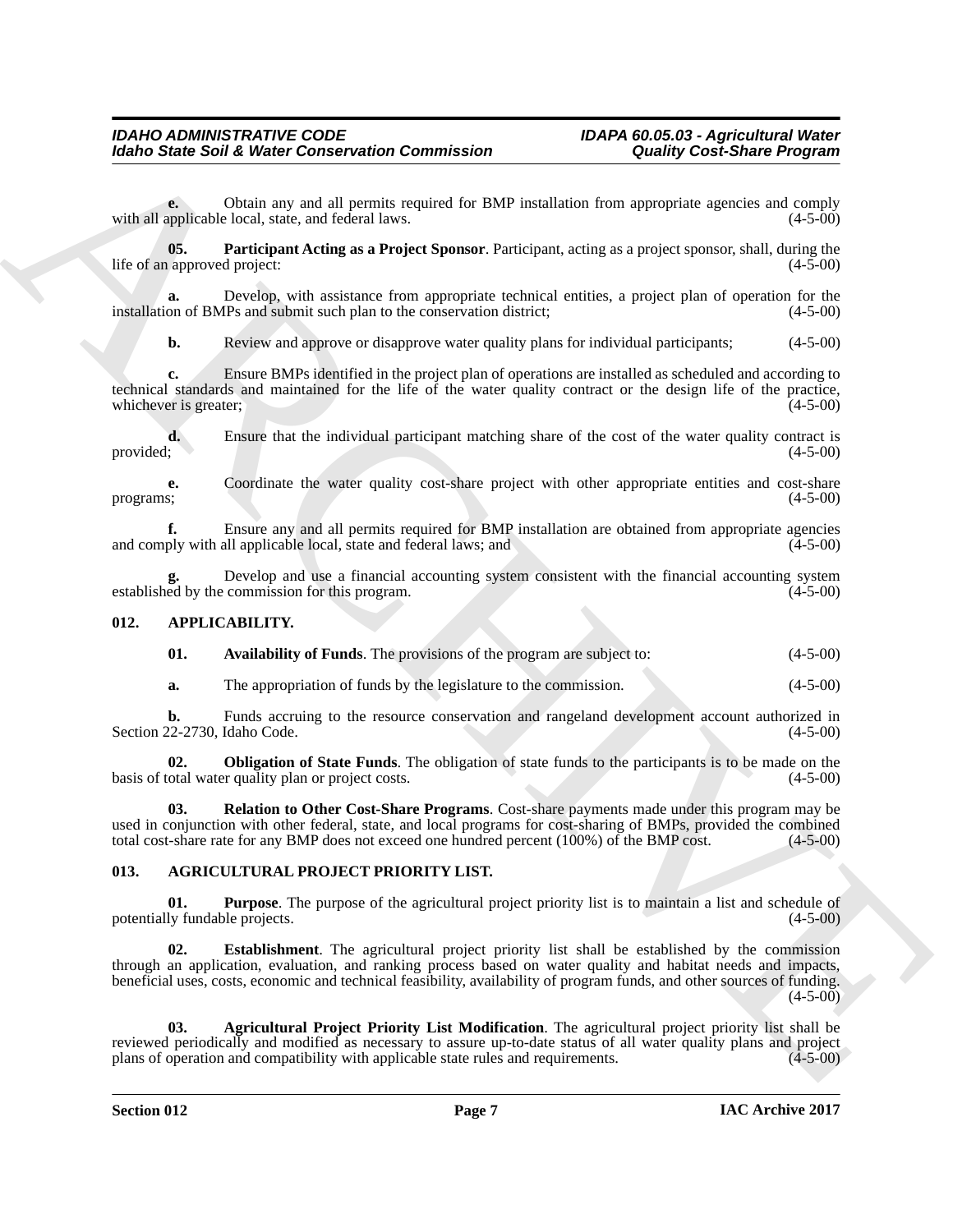# <span id="page-7-8"></span><span id="page-7-7"></span><span id="page-7-6"></span><span id="page-7-5"></span><span id="page-7-4"></span><span id="page-7-3"></span><span id="page-7-2"></span><span id="page-7-1"></span><span id="page-7-0"></span>**014. APPLICATION, EVALUATION, RANKING, AND ACCEPTANCE.**

|                                    | <b>Idaho State Soil &amp; Water Conservation Commission</b>                                                                                                                                                                                                       | <b>Quality Cost-Share Program</b> |  |
|------------------------------------|-------------------------------------------------------------------------------------------------------------------------------------------------------------------------------------------------------------------------------------------------------------------|-----------------------------------|--|
| 04.                                | Agricultural Project Bypass. An approved application that does not or will not meet criteria<br>allowing for timely utilization of anticipated resources may be by-passed.                                                                                        | $(4-5-00)$                        |  |
| 014.                               | APPLICATION, EVALUATION, RANKING, AND ACCEPTANCE.                                                                                                                                                                                                                 |                                   |  |
| 01.<br>priority list.              | Applications Solicited from Applicants Within Eligible Project Area. Applications will be<br>solicited from applicants within eligible project areas for consideration of placement on the agricultural project                                                   | $(4-5-00)$                        |  |
| 02.                                | Forms Prescribed by the Commission. Applications must be submitted on forms prescribed by<br>the commission to the local conservation district or the commission.                                                                                                 | $(4-5-00)$                        |  |
| a.                                 | Applications received by the local conservation district will be reviewed by the conservation<br>district and forwarded to the commission with recommendations within thirty (30) days of receipt of the application.                                             | $(4-5-00)$                        |  |
| b.                                 | Applications received by the commission will be reviewed by the commission with the local<br>conservation district for recommendations within thirty (30) days of receipt of the application.                                                                     | $(4-5-00)$                        |  |
| 03.                                | Commission Will Determine Suitability and Conformity of Application. The commission will<br>determine each application's suitability and conformity with eligible project areas.                                                                                  | $(4-5-00)$                        |  |
| a.                                 | Applications determined to be unsuitable, or that do not conform to eligible project areas will be<br>returned to the applicant with a letter of explanation.                                                                                                     | $(4-5-00)$                        |  |
| b.<br>for evaluation.              | Applications determined to be suitable and that conform to eligible project areas will be retained                                                                                                                                                                | $(4-5-00)$                        |  |
| 04.                                | Applications Evaluated by Commission. Applications determined to be suitable and which<br>conform to eligible project areas will be evaluated by the commission and other appropriate technical entities and<br>interests on the basis of the following criteria: | $(4-5-00)$                        |  |
| a.                                 | 303(d) listing status; and                                                                                                                                                                                                                                        | $(4-5-00)$                        |  |
| $\mathbf{b}$ .                     | TMDL assessments; and                                                                                                                                                                                                                                             | $(4-5-00)$                        |  |
| c.                                 | TMDL schedule; and                                                                                                                                                                                                                                                | $(4-5-00)$                        |  |
| d.                                 | Beneficial uses; and                                                                                                                                                                                                                                              | $(4-5-00)$                        |  |
| e.                                 | Eligible project area; and                                                                                                                                                                                                                                        | $(4 - 5 - 00)$                    |  |
| f.<br>improve beneficial uses; and | Relative ability of proposed water quality plans and project plans of operations to protect and/or                                                                                                                                                                | $(4-5-00)$                        |  |
| g.                                 | Applicants readiness; and                                                                                                                                                                                                                                         | $(4-5-00)$                        |  |
| h.                                 | Availability of technical assistance; and                                                                                                                                                                                                                         | $(4 - 5 - 00)$                    |  |
| i.                                 | Availability of other funding sources.                                                                                                                                                                                                                            | $(4-5-00)$                        |  |
| 05.                                | <b>Agricultural Project Priority List.</b> The commission will establish the agricultural project priority<br>list based on the evaluation and in consideration of the recommendation of reviewing entities and interests. (4-5-00)                               |                                   |  |
| 06.                                | Funding Based Upon Priority Ranking. Consideration for funding will be based upon the priority<br>ranking determined by the commission.                                                                                                                           | $(4-5-00)$                        |  |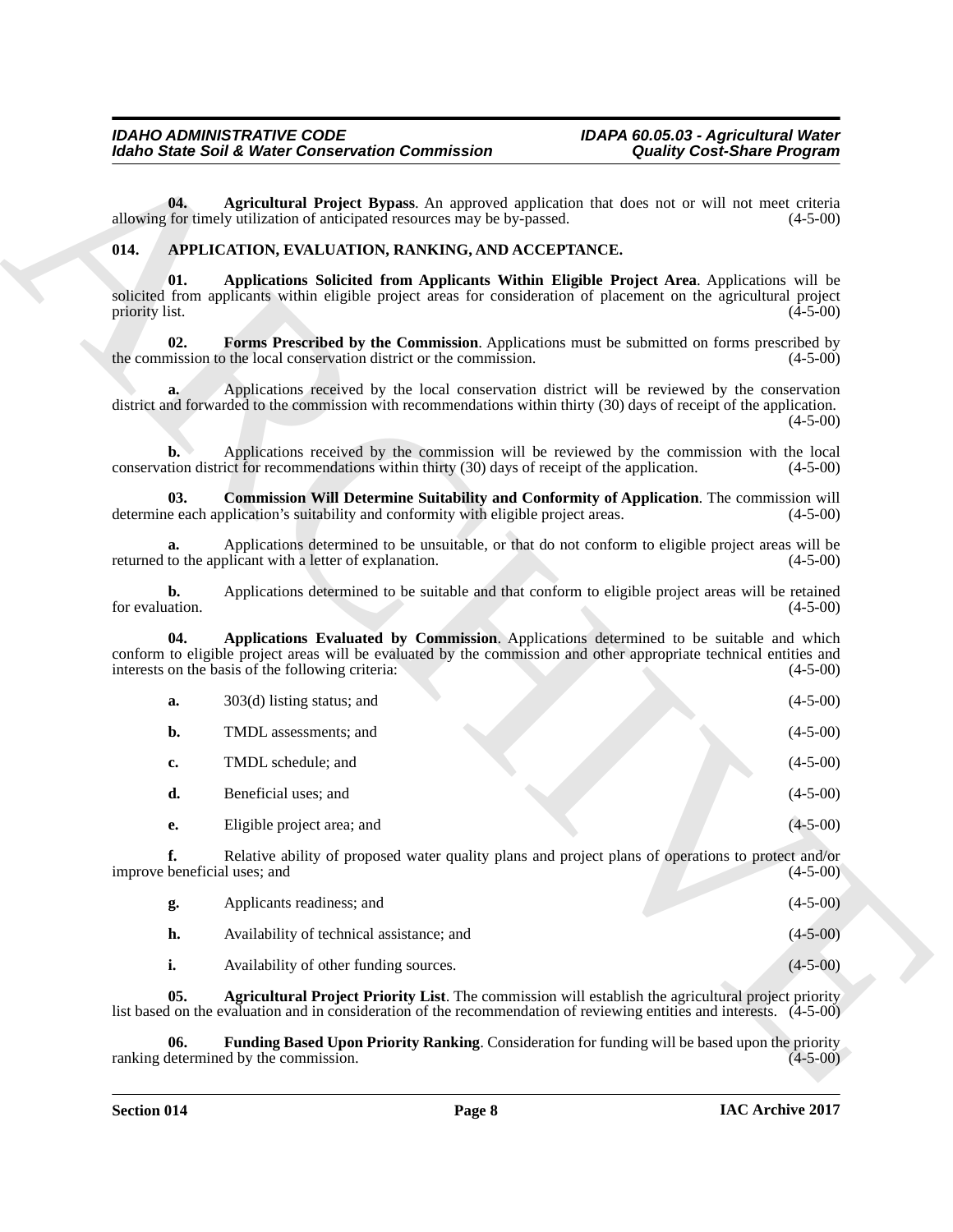<span id="page-8-5"></span>**07. Priority Ranking Subject to Change**. The priority ranking of an application is subject to change the quantity and quality of current and future applications or programs or program focus. (4-5-00) based on the quantity and quality of current and future applications or programs or program focus.

<span id="page-8-3"></span>**08. Applicant will Be Notified in Writing**. The commission shall notify the applicant in writing of the initial priority ranking and funding potential and any subsequent changes in the priority ranking and funding potential within thirty  $(30)$  days from the date such action occurs.

<span id="page-8-4"></span>**09. Grants Based on Project Priority List Ranking and Available Funding**. Grants will be offered to districts and other eligible applicants with the highest ranking based on the project priority list and available funding. (4-5-00) funding. (4-5-00)

# <span id="page-8-6"></span><span id="page-8-0"></span>**015. PROJECT AGREEMENTS.**

<span id="page-8-9"></span>**01. Function and Content**. Project agreements may be entered into between the commission and project sponsor. Project agreements shall detail the working arrangements and fund obligations of each party to the agreement. A project plan of operation shall be an integral part of a project agreement. (4-5-00) agreement. A project plan of operation shall be an integral part of a project agreement.

<span id="page-8-8"></span>**02. Conditions**. The commission may place conditions in the project agreement to enhance the ness of the project. (4-5-00) effectiveness of the project.

<span id="page-8-7"></span>**03. Amendment**. A project agreement may be amended by mutual consent of the parties to the net. Such amendment shall be written and signed, and will become a part of the agreement. (4-5-00) agreement. Such amendment shall be written and signed, and will become a part of the agreement.

#### <span id="page-8-10"></span><span id="page-8-1"></span>**016. SUSPENSION OF PROJECT AGREEMENT.**

<span id="page-8-14"></span>**01. Order to Suspend**. Work on a project or a portion or phase of a project may be suspended by written order of the commission to the project sponsor. The administrator shall give not less than ten (10) days' notice to the project sponsor of the order to suspend. (4-5-00) to the project sponsor of the order to suspend.

<span id="page-8-13"></span><span id="page-8-11"></span>**02. Existing Water Quality Contracts**. Suspension does not affect properly installed and existing BMPs at the time the suspension order is issued, or the project sponsors' responsibility to make payments under such contracts unless specifically prohibited in the order to suspend.  $(4-5-00)$ contracts unless specifically prohibited in the order to suspend.

Model State Solid Molec Conservation Commission<br>
0. Conselling Conservation Commission<br>
0. Conselling Molecular Commission<br>
Nextra are placing a higher of conselling the principal conselling is a magnitude in a single of **03. Cause of Suspension**. Suspension may be required for cause, such as default by the project sponsor, including, but not limited to, failure to comply with the terms and conditions of the project agreement, or failure to comply with the agreed upon BMP standards and specifications at the time the project agreement was approved. Suspension may also be ordered due to a lack of available funding, modification of the program, or the result of advancements in technology, which render current procedures less effective. (4-5-00)

<span id="page-8-12"></span>**04. Compliance With Order**. Upon receipt of a suspension order, the project sponsor shall tely comply with the order. (4-5-00) immediately comply with the order.

#### <span id="page-8-15"></span><span id="page-8-2"></span>**017. TERMINATION OF PROJECT AGREEMENT.**

<span id="page-8-16"></span>**01.** Cause of Termination. A project agreement may be terminated for cause, which includes, but is ed to one (1) or more of the following: not limited to one  $(1)$  or more of the following:

**a.** Failure or inability of the project sponsor to perform in accordance with the provisions of the greement; (4-5-00) project agreement;

**b.** Failure through no fault of the project sponsor to achieve an adequate level of participation as ed by the commission; (4-5-00) determined by the commission;

**c.** Other evidence that the action planned in the project agreement will not be achieved; or  $(4-5-00)$ 

**d.** Continuation of the project will not be of benefit to the State. (4-5-00)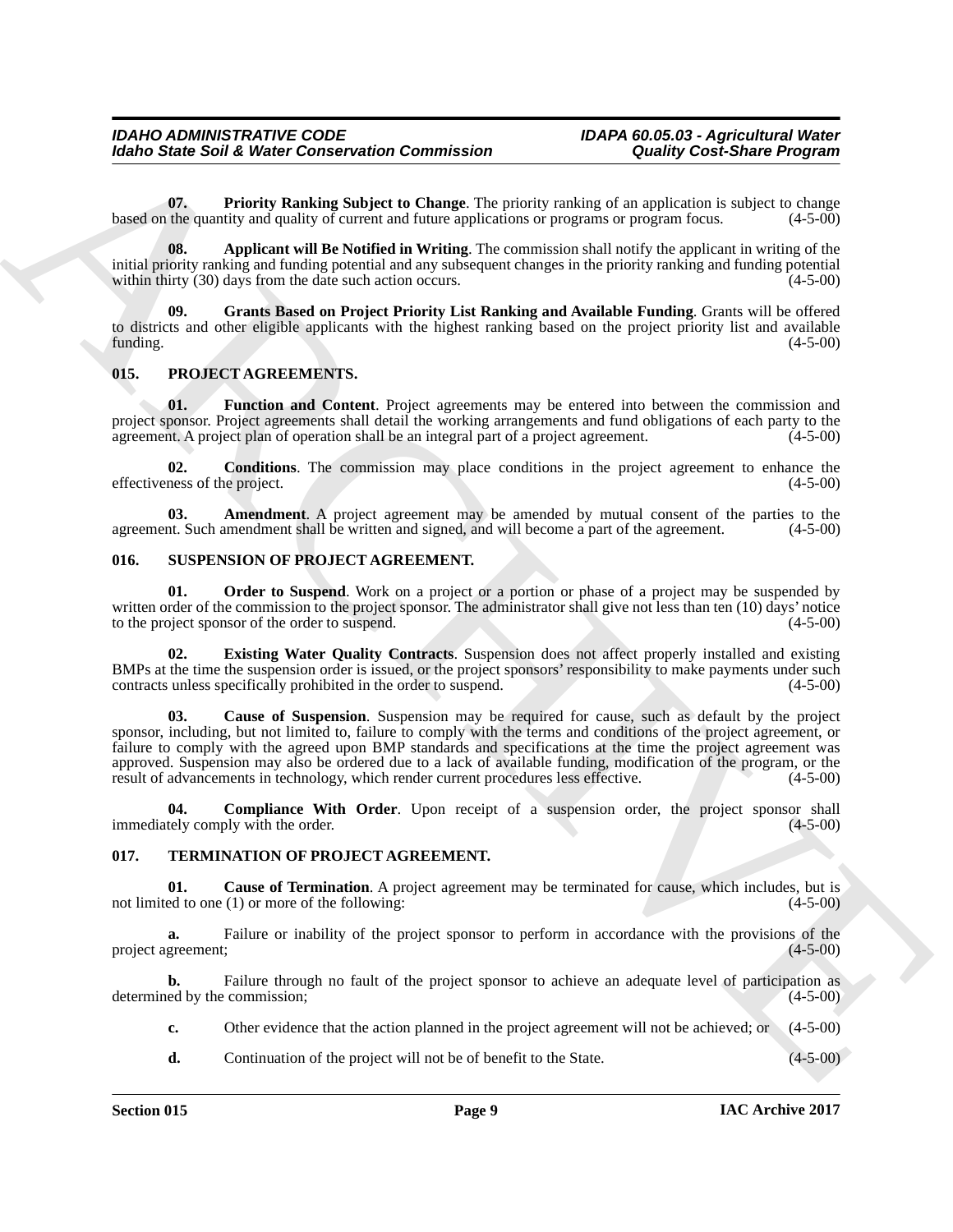<span id="page-9-1"></span>**02. Commission Authorization**. After the participant has been afforded an opportunity for consultation with the commission, the administrator can request authorization from the commission to terminate the project agreement in whole or in part.

<span id="page-9-5"></span><span id="page-9-4"></span>**03. Termination**. The administrator shall, based on any of the causes identified in Subsection 017.01, issue a notice of intent to terminate the agreement. The administrator shall give not less than ten (10) days written notice to the project sponsor of intent to terminate the agreement in whole or in part.  $(4-5-00)$ 

Moreo State Solid Weiser Conservation Commission<br>
Conservation Conservation Commission<br>
Conservation Administration Administration Commission<br>
Conservative Conservation Administration Conservation Conservative Conservativ **Termination Notice**. Termination of all or part of the project agreement may be carried out by issuance of a project agreement termination notice by the administrator. The notice shall establish the effective date of termination of the project agreement, the basis for settlement of project agreement termination costs, and the amount and date of payment of any sums due either party. (4-5-00) amount and date of payment of any sums due either party.

<span id="page-9-3"></span>**05.** Project Sponsor Responsibilities. In those cases where cause for project agreement termination is based on the project sponsor's failure or inability to perform, the project sponsor shall refund to the commission unexpended project funds. (4-5-00) unexpended project funds.

The project sponsor, with approval of the administrator may retain funds needed to meet existing s. project obligations.

**b.** The participant shall not make any new commitments or fund obligations, or enter into any new ality contracts subsequent to written notice of termination. (4-5-00) water quality contracts subsequent to written notice of termination.

**c.** Upon termination of the project agreement, the responsibility for administering existing water ontracts in the project area shall be transferred immediately to the commission. (4-5-00) quality contracts in the project area shall be transferred immediately to the commission.

<span id="page-9-2"></span>**06. Other Causes**. In those cases where cause for project agreement termination is through no fault of the project sponsor, the project sponsor shall be allowed to fulfill the obligations of its existing water quality contracts. The project sponsor shall not enter into any new water quality contracts without commission approval.

 $(4 - 5 - 00)$ 

# <span id="page-9-6"></span><span id="page-9-0"></span>**018. WATER-QUALITY CONTRACTS.**

<span id="page-9-10"></span>**01. Function and Content**. Water-quality contracts may be entered into between the commission or project sponsor and a participant. Water quality contracts shall detail the working arrangements and fund obligations of each party to the contract. A participant water quality plan shall be an integral part of the contrac of each party to the contract. A participant water quality plan shall be an integral part of the contract.

<span id="page-9-9"></span>**02. Conditions**. The commission or project sponsor may place conditions in the water quality contract ce the effectiveness of the contract. (4-5-00) to enhance the effectiveness of the contract.

<span id="page-9-7"></span>**03. Amendment**. A water quality contract may be amended by mutual consent of signatories to the contract. Such amendment shall be written and signed and become a part of the contract. (4-5-00)

**04.** Application for Cost-Share Assistance. The commission shall ensure that a procedure exists for for cost-share assistance. Said procedure shall include, but not be limited to: (4-5-00) applying for cost-share assistance. Said procedure shall include, but not be limited to:

<span id="page-9-8"></span>

| а. | A standard application form as provided by the commission; and | $(4-5-00)$ |
|----|----------------------------------------------------------------|------------|
|    |                                                                |            |

**b.** A method of determining priorities for assistance; and (4-5-00)

<span id="page-9-11"></span>**c.** A method of approving or disapproving applications for cost-share assistance. (4-5-00)

**05.** Water Quality Plan. The participant's water quality plan, developed by the participant with assistance from the appropriate technical entity, shall include but not be limited to the following; (4-5-00) technical assistance from the appropriate technical entity, shall include but not be limited to the following;

**a.** BMPs that reduce or abate agricultural nonpoint source pollution; (4-5-00)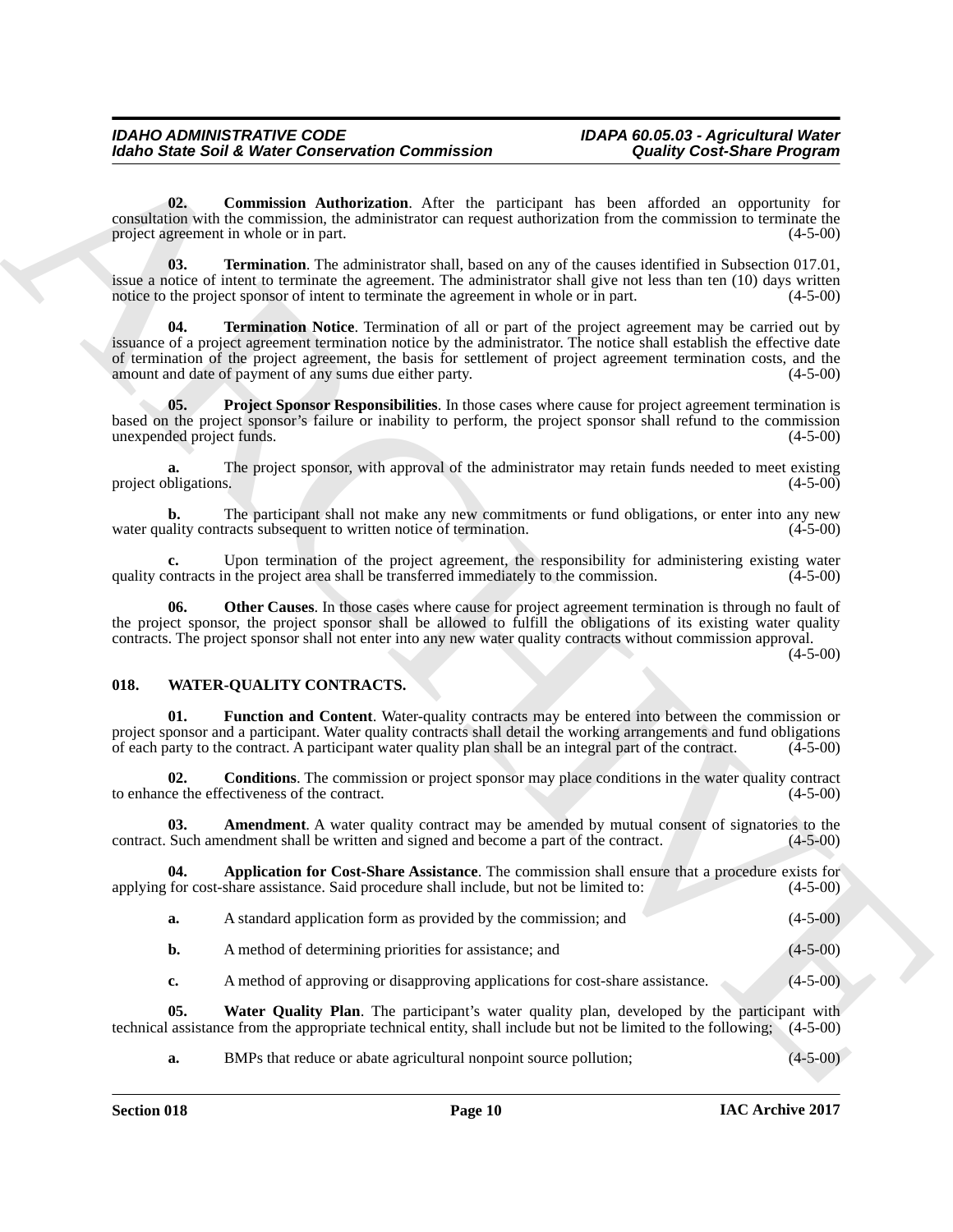**b.** BMPs for critical areas or pollution sources on the participant's operation; (4-5-00)

**c.** A time schedule for implementation of BMPs and cost estimates of BMP application that includes, total cost, cost-share rate, cost-share payment, and participant's share; (4-5-00)

**d.** Certification by the technical entity of the technical adequacy of the water quality plan and of ent modifications: (4-5-00) subsequent modifications;

**e.** Map(s), photograph(s), or illustration(s) showing location of proposed BMPs; and (4-5-00)

**f.** Technical solutions or practices recommended by the conservation district which are not currently BMPs will be considered for cost-share by the commission or project sponsor. (4-5-00) listed as BMPs will be considered for cost-share by the commission or project sponsor.

<span id="page-10-9"></span>
$$
06. Cost-Sharing. \t(4-5-00)
$$

**a.** The BMP cost-share rate, not to exceed ninety percent (90%) of the BMP cost, shall be determined mmission through consultation with the local conservation district. (4-5-00) by the commission through consultation with the local conservation district.

**b.** A participant entering into a water quality contract under this program may not receive more than maximum amount of cost-share established by the commission under this program.  $(4-5-00)$ the total maximum amount of cost-share established by the commission under this program.

| Cost-sharing will not be provided for:<br> | $(4-5-00)$ |  |
|--------------------------------------------|------------|--|
|--------------------------------------------|------------|--|

i. Measures installed primarily for bringing additional land into agricultural or grazing production; or  $(4-5-00)$ 

ii. Measures installed primarily for increasing production on existing agricultural or grazing land; or  $(4-5-00)$ 

<span id="page-10-10"></span>iii. Measures having flood protection as the primary purpose. (4-5-00)

**07. Relation to Other Cost-Share Programs**. Cost-share payments made under this program may be used in conjunction with other federal, state, and local programs for cost-sharing of BMPs, provided the combined total cost-share rate for any BMP does not exceed one hundred percent (100%) of the BMP cost. (4-5-00) total cost-share rate for any BMP does not exceed one hundred percent  $(100%)$  of the BMP cost.

# <span id="page-10-5"></span><span id="page-10-4"></span><span id="page-10-0"></span>**019. COST-SHARE PAYMENTS.**

Model State Solid Weise Conservation Commission Conservation Commission Conservation Conservation Commission Conservation Conservation Conservation (A) and the main of the second and the second and the second and the seco **01. Cost-Share Payments**. Cost-share payments are to be made by the commission or project sponsor upon determination by the commission or project sponsor, local conservation district and appropriate technical entity that the BMPs or identifiable units thereof have been properly installed and meet the standards and specifications effective at the time of water quality contract approval. (4-5-00)

<span id="page-10-8"></span>**02. Request for Cost-Share Payments**. Request for cost-share payment must be submitted to the commission or project sponsor and supported by such cost receipts as required by the commission or project sponsor. It is the participant's responsibility to request payments.

<span id="page-10-6"></span>**Payments**. Cost-share payments shall be made to the participant by the commission or project sponsor within thirty  $(30)$  days receipt of request.  $(4-5-00)$ 

<span id="page-10-7"></span>**04. Payments Pending Non-Compliance Decision**. No cost-share payments shall be made pending a decision on whether non-compliance in a water quality contract has occurred or whether or not a water quality contract shall be terminated. (4-5-00)

# <span id="page-10-1"></span>**020. CONTRACTING.**

<span id="page-10-3"></span><span id="page-10-2"></span>**01.** Commission as Beneficiary. The commission shall be specified as an intended beneficiary of all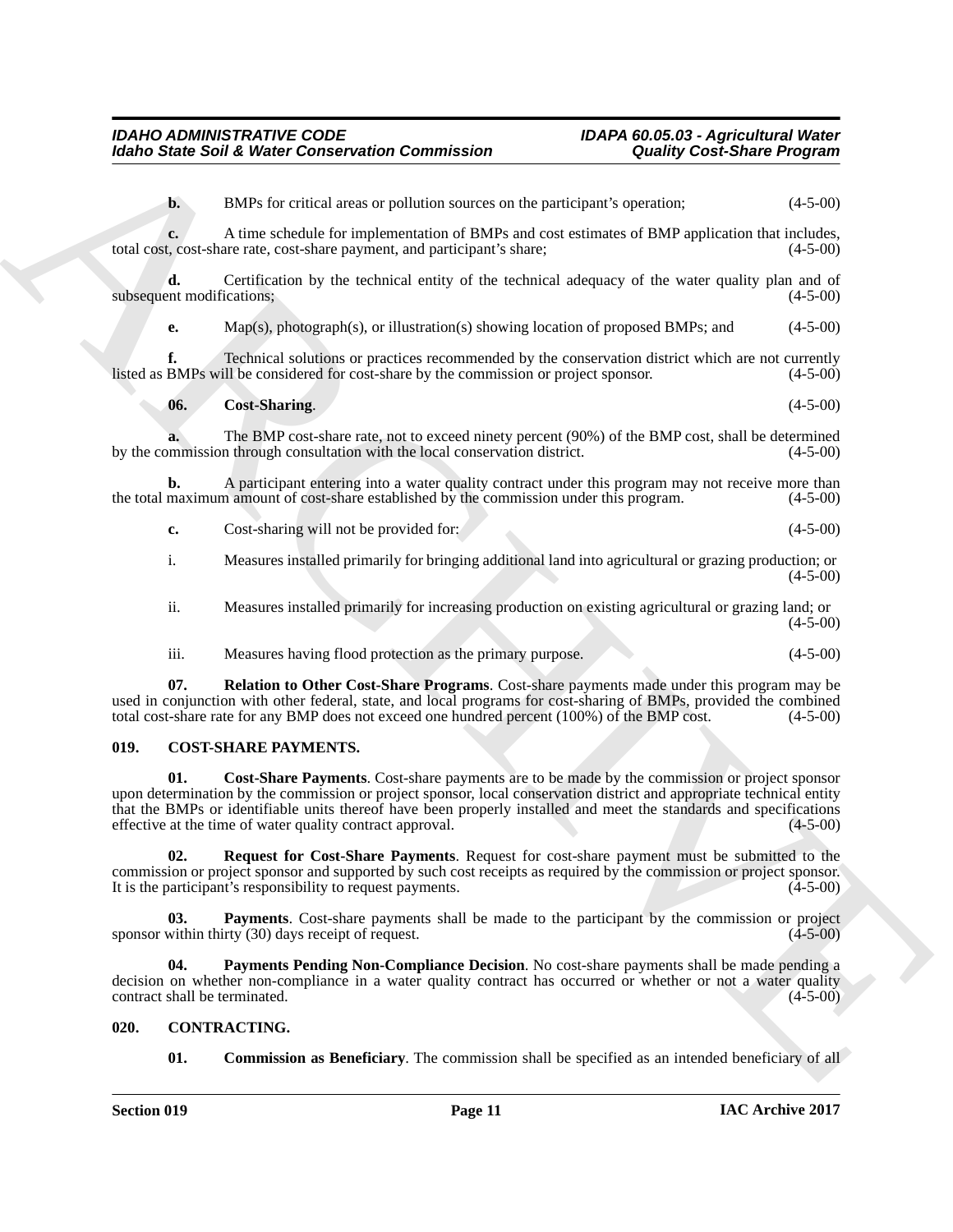<span id="page-11-9"></span><span id="page-11-8"></span><span id="page-11-5"></span><span id="page-11-4"></span><span id="page-11-3"></span><span id="page-11-2"></span><span id="page-11-1"></span>

| а. | Basic contract document;      | $(4-5-00)$ |
|----|-------------------------------|------------|
| D. | Special provisions as needed; | $(4-5-00)$ |
|    | Water quality plan; and       | $(4-5-00)$ |

<span id="page-11-7"></span>

| <b>Idaho State Soil &amp; Water Conservation Commission</b>                                                                                                                                                                                                                                                                                                                                                                                                         | <b>Quality Cost-Share Program</b> |
|---------------------------------------------------------------------------------------------------------------------------------------------------------------------------------------------------------------------------------------------------------------------------------------------------------------------------------------------------------------------------------------------------------------------------------------------------------------------|-----------------------------------|
| participant contracts and shall be empowered to enforce the terms of such contracts.                                                                                                                                                                                                                                                                                                                                                                                | $(4-5-00)$                        |
| 02.<br><b>Participation</b> . To participate, an applicant must enter into a water quality contract that includes a<br>water quality plan.                                                                                                                                                                                                                                                                                                                          | $(4-5-00)$                        |
| <b>Contract Signatories.</b> All persons or designated representatives who own, control, or share control<br>03.<br>of the land described in the water quality contract.                                                                                                                                                                                                                                                                                            | $(4-5-00)$                        |
| Evidence of Control. The participant must furnish satisfactory evidence of ownership or control of<br>04.<br>the land described in the water quality contract during the contract period.                                                                                                                                                                                                                                                                           | $(4-5-00)$                        |
| 05.<br>No Cost-Share for Previously Installed BMPs. Cost-share payments cannot be provided for any<br>BMP that has been installed or initiated before the participant(s) and the commission or the project sponsor signs the<br>water quality contract.                                                                                                                                                                                                             | $(4-5-00)$                        |
| Water Quality Contract Requirements. The water quality contract shall include, but not be<br>06.<br>limited to, the following:                                                                                                                                                                                                                                                                                                                                      | $(4-5-00)$                        |
| Basic contract document;<br>a.                                                                                                                                                                                                                                                                                                                                                                                                                                      | $(4-5-00)$                        |
| Special provisions as needed;<br>b.                                                                                                                                                                                                                                                                                                                                                                                                                                 | $(4-5-00)$                        |
| Water quality plan; and<br>c.                                                                                                                                                                                                                                                                                                                                                                                                                                       | $(4-5-00)$                        |
| Any other information deemed necessary by the commission or project sponsor.<br>d.                                                                                                                                                                                                                                                                                                                                                                                  | $(4-5-00)$                        |
| <b>BMP Standards and Specifications.</b> A participant shall install BMPs according to the standards<br>07.<br>and specifications effective at the time the water quality plan is prepared.                                                                                                                                                                                                                                                                         | $(4-5-00)$                        |
| <b>Operation and Maintenance</b> . The water quality contract shall require that BMPs are operated and<br>08.<br>maintained by the participant to accomplish the purpose for which they were designed at no cost to the commission or<br>project sponsor. All BMPs installed and cost-shared under water quality contracts shall be maintained without benefit<br>of additional cost-sharing for one (1) year or design life of the practice, whichever is greater. | $(4-5-00)$                        |
| <b>Water Quality Contract Period.</b> The water quality contract period shall be not less than one (1)<br>09.<br>and not more than ten $(10)$ years.                                                                                                                                                                                                                                                                                                                | $(4-5-00)$                        |
| 10.<br><b>Participant's Responsibilities.</b> A participant is responsible for the following:                                                                                                                                                                                                                                                                                                                                                                       | $(4-5-00)$                        |
| Complying with the terms of the water quality contract;<br>a.                                                                                                                                                                                                                                                                                                                                                                                                       | $(4-5-00)$                        |
| Keeping the commission informed of the participant's current mailing address;<br>b.                                                                                                                                                                                                                                                                                                                                                                                 | $(4 - 5 - 00)$                    |
| Obtaining and maintaining any required permits necessary to perform the planned work; and<br>c.                                                                                                                                                                                                                                                                                                                                                                     | $(4-5-00)$                        |
| d.<br>Installing, operating, and maintaining BMPs set forth in the water quality contract.                                                                                                                                                                                                                                                                                                                                                                          | $(4-5-00)$                        |
| 021.<br>WATER QUALITY CONTRACT MODIFICATION.                                                                                                                                                                                                                                                                                                                                                                                                                        |                                   |
| 01.<br><b>Contract Modification Approval.</b> Water quality contracts may be modified upon recommendation<br>of the local conservation district and the appropriate technical entity subject to approval by the project sponsor and<br>commission.                                                                                                                                                                                                                  | $(4-5-00)$                        |
| 02.<br><b>Land Transfer.</b> In the event land under a water quality contract is transferred in whole or in part by<br>sale or other transfer action:                                                                                                                                                                                                                                                                                                               | $(4-5-00)$                        |
|                                                                                                                                                                                                                                                                                                                                                                                                                                                                     |                                   |

# <span id="page-11-12"></span><span id="page-11-11"></span><span id="page-11-10"></span><span id="page-11-6"></span><span id="page-11-0"></span>**021. WATER QUALITY CONTRACT MODIFICATION.**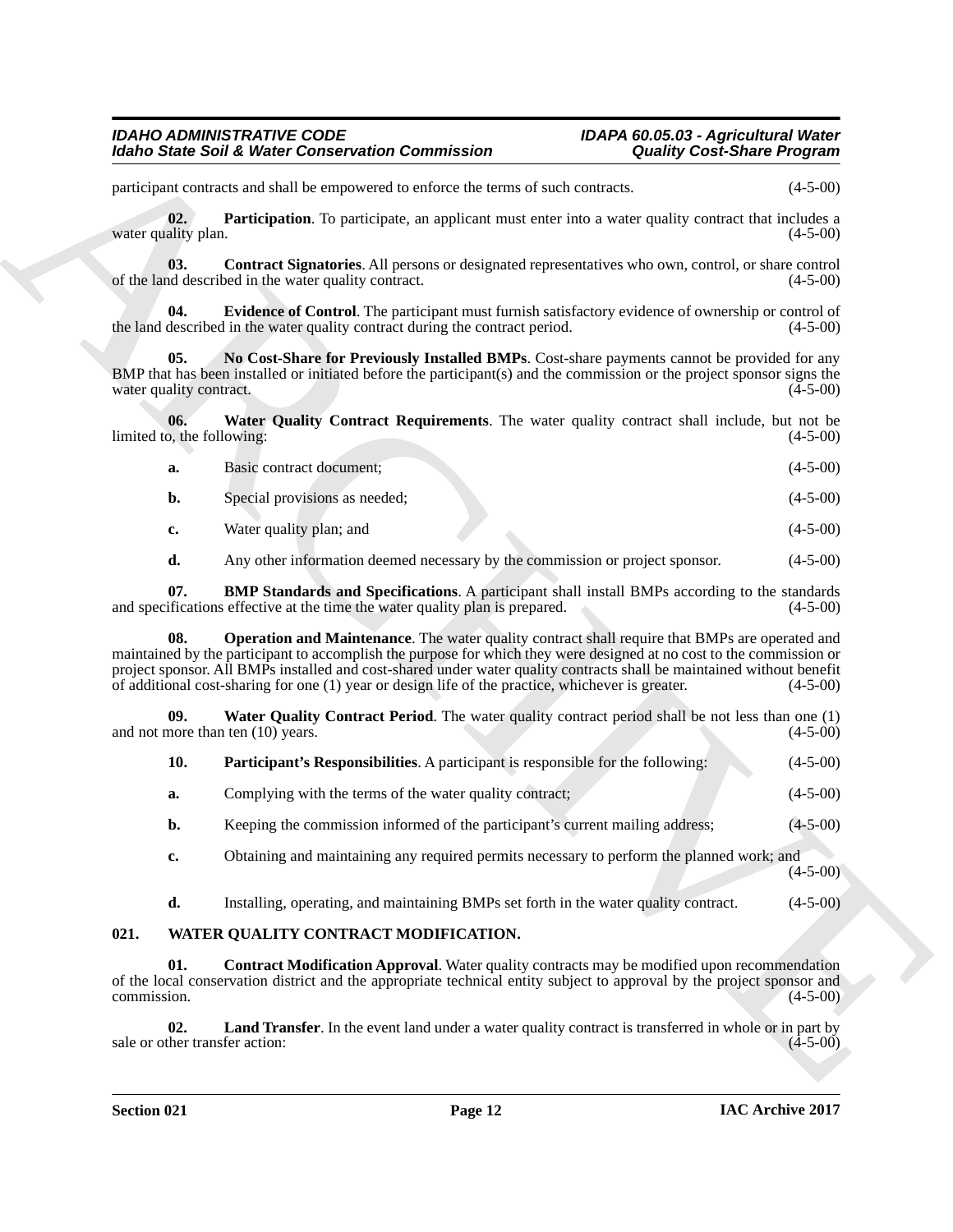**a.** That portion of the contract applicable to the land transferred is terminated with the original nt of such land: (4-5-00) participant of such land;

|  | The original participant: | $(4-5-00)$ |
|--|---------------------------|------------|
|--|---------------------------|------------|

i. Forfeits all rights to any future cost-share payment on the land transferred. (4-5-00)

Moleo Simic Sink Weiser Conservation Commission<br>
yactic minis Sink Weiser Conservation Commission<br>
yactic minis of the control of the conservation Conservation Conservation to the latter transfer of the conservation of th ii. Must refund all cost-share payments that have been made on the transferred land unless the new owner or operator becomes a party to a water quality contract, or it is determined by the commission or project sponsor that the established BMPs will provide water quality benefits for the design life of the BMP, in which case the payment may be retained. (4-5-00) (4-5-00)

**c.** A new participant may enter into a water quality contract essentially containing the original terms and conditions for the transferred land as the water quality contract with the original participant, unless otherwise modified by the project sponsor and commission. (4-5-00) (4-5-00)

**d.** Water quality contracts for both the original and new participant shall be modified to accommodate transfer while maintaining the integrity of the original water quality contract. (4-5-00) the land transfer while maintaining the integrity of the original water quality contract.

# <span id="page-12-1"></span><span id="page-12-0"></span>**022. WATER QUALITY CONTRACT COMPLIANCE.**

<span id="page-12-3"></span>**01.** Non-Compliance. A participant shall be in non-compliance of the water quality contract for causes g but not limited to one (1) or more of the following:  $(4-5-00)$ including but not limited to one  $(1)$  or more of the following:

**a.** Knowingly or negligently destroys, abandons, or modifies a BMP implemented in accordance with required in accordance with approval is given by the project sponsor and commission.  $(4-5-00)$ the water quality plan, unless prior written approval is given by the project sponsor and commission.

**b.** Files a request for cost-share payment for BMPs not installed or carried out, or for BMPs noted in a manner that does not meet specifications. (4-5-00) implemented in a manner that does not meet specifications.

#### <span id="page-12-5"></span>**02. Notice of Non-Compliance**. (4-5-00)

**a.** If the project sponsor or commission determine that non-compliance has occurred which would call for a forfeiture, refund, payment adjustment, or termination, written notice thereof shall be given to the participant(s).  $(4-5-00)$ 

**b.** The written notice shall set forth the nature of the alleged non-compliance and shall inform the participant that an opportunity will be given to appear at a compliance review before the project sponsor or commission. A written request shall be filed by the participant for such review no later than thirty  $(30)$  days after the issuance of the notice of non-compliance. issuance of the notice of non-compliance.

#### <span id="page-12-4"></span>**03. Non-Compliance Review**. (4-5-00)

**a.** Upon a timely receipt of request for non-compliance review, the project sponsor or commission ify the participant in writing of the time, date, and place set for the review. (4-5-00) shall notify the participant in writing of the time, date, and place set for the review.

**b.** If the participant does not file a timely written request for review, or fails to appear at the review so requested, the participant shall have no further right to a review before the project sponsor or commission. (4-5-00)

<span id="page-12-6"></span>**Notification of Review Determination**. The project sponsor or commission shall notify the ing of the determination. (4-5-00) participant in writing of the determination.

**05. Forfeiture of Further Cost-Share Payments**. A participant determined by the project sponsor or commission to be in non-compliance of the water quality contract shall forfeit all rights to further cost-share payments under the water quality contract. (4-5-00) payments under the water quality contract.

<span id="page-12-7"></span><span id="page-12-2"></span>**06.** Refund of Cost-Share Payments. A participant determined by the project sponsor or commission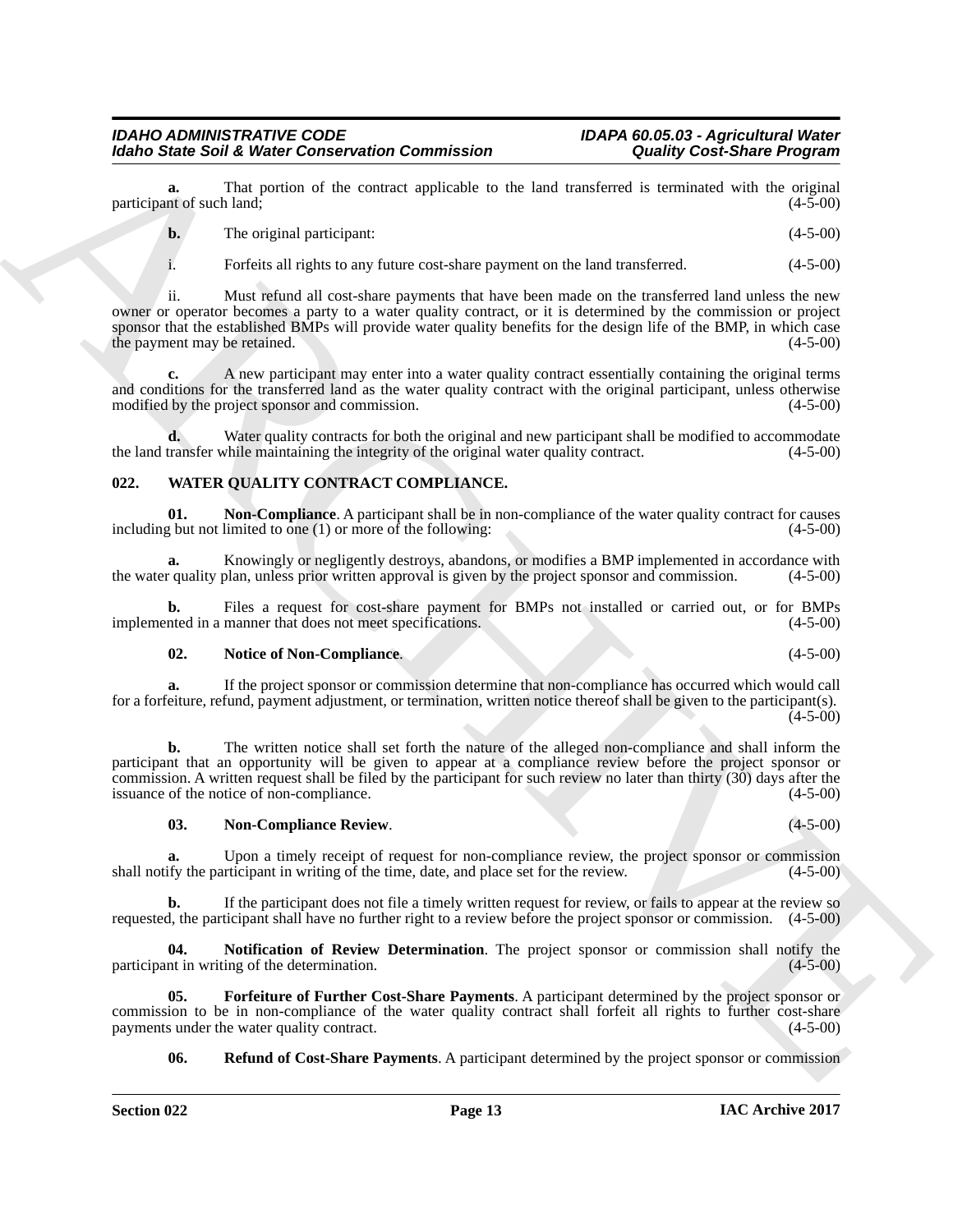# <span id="page-13-11"></span><span id="page-13-10"></span><span id="page-13-8"></span><span id="page-13-7"></span><span id="page-13-0"></span>**023. QUALITY CONTROL.**

# <span id="page-13-9"></span><span id="page-13-6"></span><span id="page-13-5"></span><span id="page-13-4"></span><span id="page-13-3"></span><span id="page-13-2"></span><span id="page-13-1"></span>**024. PROJECT AND PROGRAM EVALUATIONS.**

|                                        | to be in non-compliance of the water quality contract shall make refunds of cost-share payments received under the<br>water quality contract or accept payment adjustments in the contract.                                                                                                                                                                   | $(4-5-00)$ |
|----------------------------------------|---------------------------------------------------------------------------------------------------------------------------------------------------------------------------------------------------------------------------------------------------------------------------------------------------------------------------------------------------------------|------------|
| 07.                                    | Appeal of Review Determination. Appeal of the review determination may be made by any<br>participant adversely affected by the determination in accordance with Title 67, Chapter 52, Idaho Code.                                                                                                                                                             | $(4-5-00)$ |
| a.                                     | A participant determined to be in non-compliance by a project sponsor may request, in writing,<br>review by the commission within thirty (30) days of issuance of notification of non-compliance determination.                                                                                                                                               | $(4-5-00)$ |
| b.<br>Code.                            | All appeals to the commission shall be conducted in accordance with Title 67, Chapter 52, Idaho                                                                                                                                                                                                                                                               | $(4-5-00)$ |
| 023.                                   | <b>QUALITY CONTROL.</b>                                                                                                                                                                                                                                                                                                                                       |            |
| 01.<br>contract.                       | <b>Rights of Access.</b> The commission or project sponsor shall have the right of access, at reasonable<br>times and upon proper notification, to land under contract, and the right to access and examine any contract and cost-<br>share records. Right of access is limited to furnishing technical assistance and to inspecting work performed under the | $(4-5-00)$ |
| 02.<br>appropriate technical entities. | <b>BMP Inspections.</b> Spot checks to ensure proper BMP design installation and maintenance shall be<br>conducted in a manner consistent with the policies and procedures of the commission or project sponsor and                                                                                                                                           | $(4-5-00)$ |
| 03.<br>commission or project sponsor.  | Inspection Report. The participant shall report the findings of BMP inspections annually to the                                                                                                                                                                                                                                                               | $(4-5-00)$ |
| 024.                                   | PROJECT AND PROGRAM EVALUATIONS.                                                                                                                                                                                                                                                                                                                              |            |
| 01.                                    | <b>Purpose</b> . The purpose of project and program evaluations is to assess the effectiveness of the<br>various projects and the overall program in reducing water pollution from agricultural and grazing nonpoint sources.                                                                                                                                 | $(4-5-00)$ |
| 02.<br>improvements in water quality.  | <b>Project Evaluation.</b> Project evaluations shall be conducted annually by the commission, project<br>sponsor, appropriate technical entity, and the participant to determine BMP implementation progress and resulting                                                                                                                                    | $(4-5-00)$ |
| 03.<br>not be limited to:              | <b>Project Evaluation Criteria.</b> Criteria for the evaluation of project effectiveness shall include, but                                                                                                                                                                                                                                                   | $(4-5-00)$ |
| a.                                     | Achievement of project goals for reduction of pollutant loadings;                                                                                                                                                                                                                                                                                             | $(4-5-00)$ |
| b.                                     | Achievement of a minimum level of participation;                                                                                                                                                                                                                                                                                                              | $(4-5-00)$ |
| c.                                     | Achievement of project goals for installation of BMPs;                                                                                                                                                                                                                                                                                                        | $(4-5-00)$ |
| d.                                     | Project's contribution toward meeting state water quality goals;                                                                                                                                                                                                                                                                                              | $(4-5-00)$ |
| е.                                     | Project's contribution toward implementing the Idaho Agricultural Pollution Abatement Plan; and                                                                                                                                                                                                                                                               | $(4-5-00)$ |
| f.                                     | Prudent use and management of public funds.                                                                                                                                                                                                                                                                                                                   | $(4-5-00)$ |
| 04.                                    | Agricultural Water Quality Cost-Share Program Evaluation. Program evaluations shall be<br>conducted annually by the commission, conservation districts, technical entities, and participants to determine the<br>overall effectiveness of the program in improving water quality.                                                                             | $(4-5-00)$ |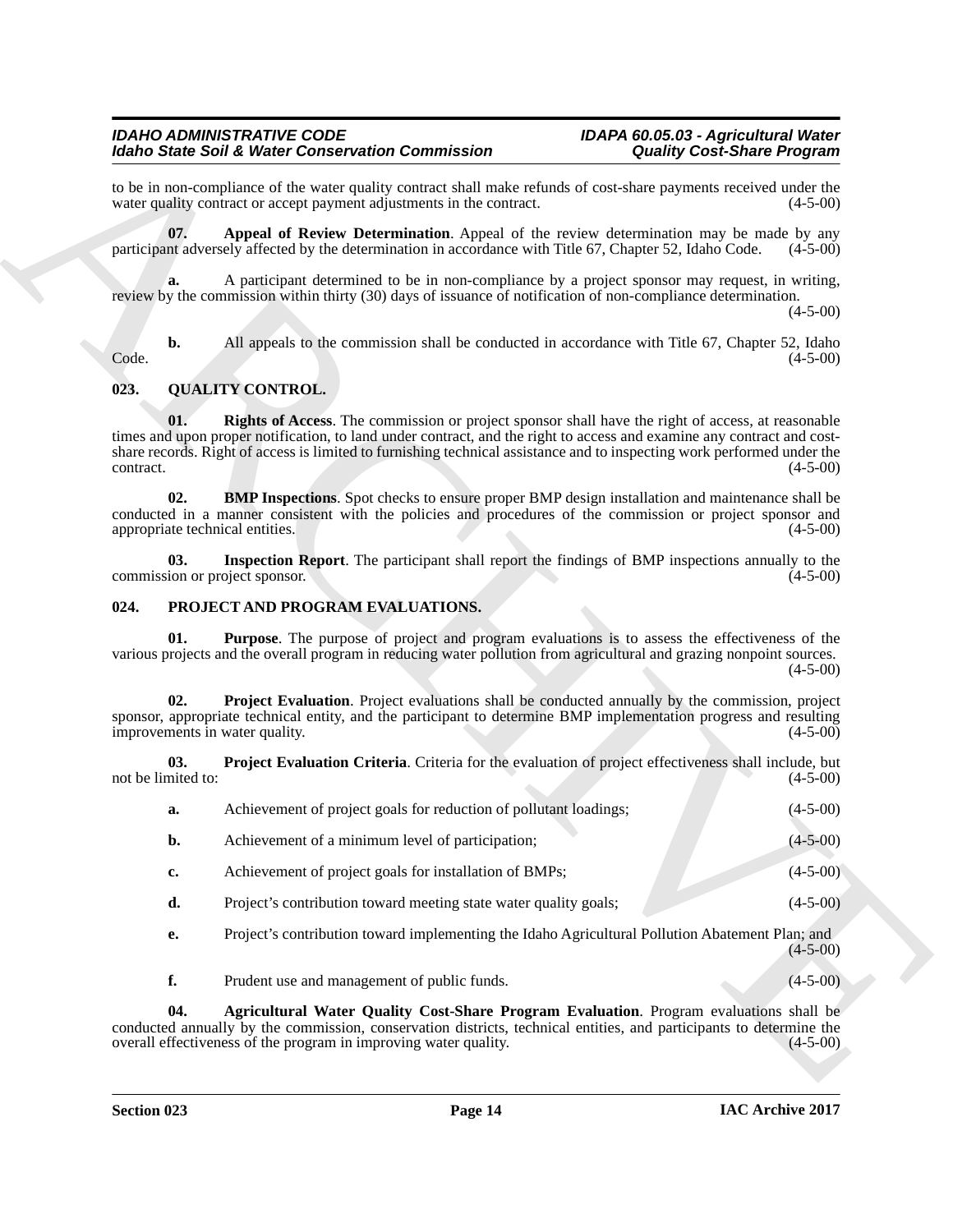# *IDAHO ADMINISTRATIVE CODE IDAPA 60.05.03 - Agricultural Water Idaho State Soil & Water Conservation Commission Quality Cost-Share Program*

# <span id="page-14-2"></span><span id="page-14-0"></span>**025. INCLUSIVE GENDER.**

ARCHIVE For the purposes of these rules, words used in the masculine gender include the feminine, or vice-versa, where appropriate. (4-5-00) appropriate.

<span id="page-14-1"></span>**026. -- 999. (RESERVED)**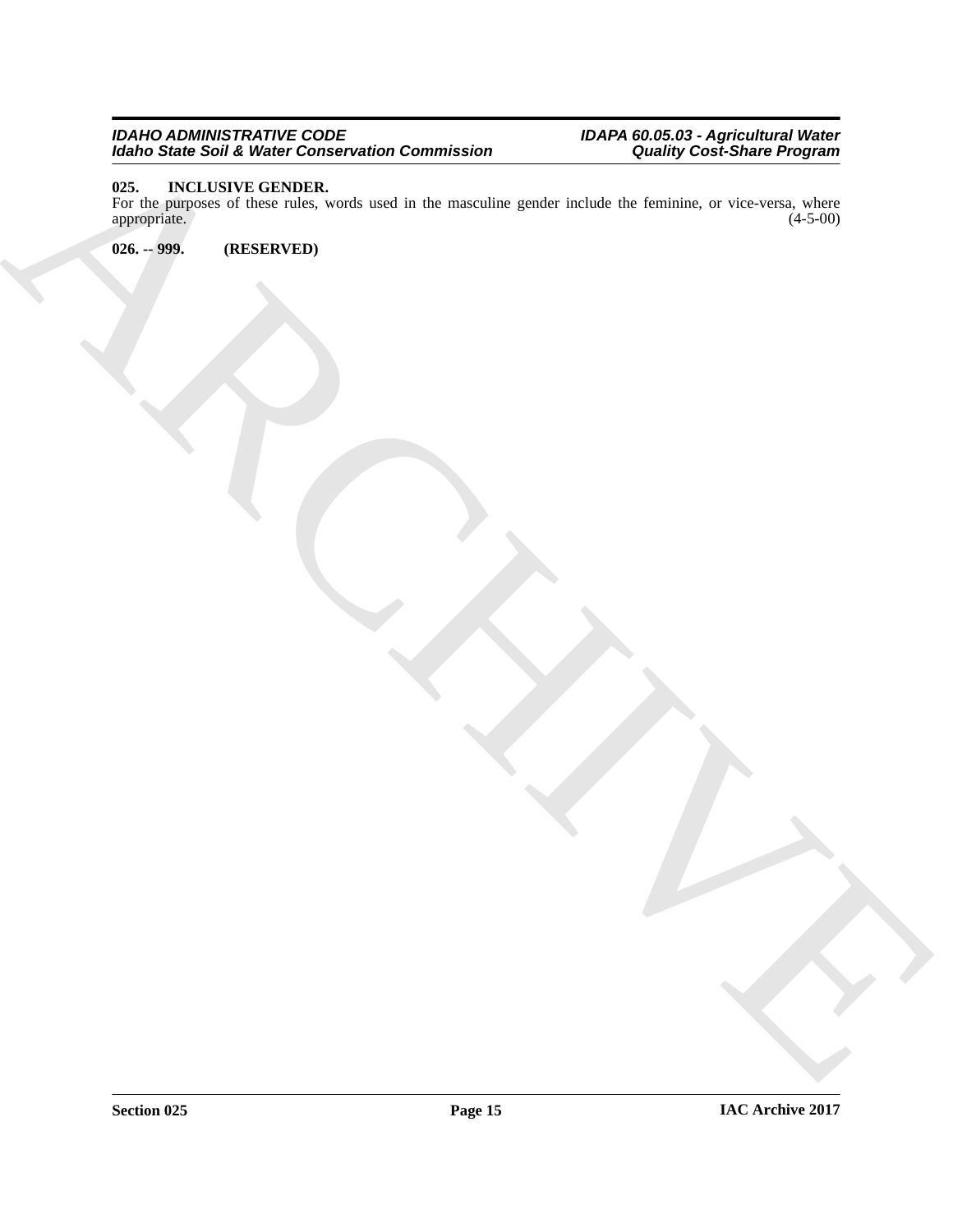# *Subject Index*

#### **A**

Agricultural Project Priority List 7 Agricultural Project Bypass 8 Agricultural Project Priority List Modification 7 Establishment 7 Purpose 7 Applicability 7 Availability of Funds 7 Obligation of State Funds 7 Relation to Other Cost-Share Programs 7 Application, Evaluation, Ranking, & Acceptance 8 Agricultural Project Priority List 8 Applicant will be Notified in Writing<sub>9</sub> Applications Evaluated by Commission 8<br>polications Solicited Applications Solicited from Applicants Within Eligible Project Area 8 Commission Will Determine<br>Suitability & Conformity of Suitability & Conformity of Application 8 Forms Prescribed by the Commission 8 Funding Based Upon Priority Ranking 8 Grants Based on Project Priority List Ranking & Available Funding 9 Priority Ranking Subject to Change 9 **C** Contracting 11 BMP Standards & Specifications 12 Commission as Beneficiary 11

Contract Signatories 12 Evidence of Control 12 No Cost-Share for Previously Installed BMPs 12 Operation & Maintenance 12 Participant's Responsibilities 12 Participation 12 Water Quality Contract Period 12 Water Ouality Contract Requirements 12 Cost-Share Payments 11 Cost-Share Payments 11 Payments 11 Payments Pending Non-Compliance Decision 11<br>equest for Request for Cost-Share Payments 11

# **D**

[A](#page-6-3)[R](#page-7-5)[C](#page-2-13)[H](#page-3-2)[I](#page-9-3)[V](#page-12-2)[E](#page-12-6) Definitions, IDAPA 60.05.03 2 Administrative Costs 2 Administrator 2 Agriculture Project Priority List 2 Application Cycle 2 Average Cost 2 Basin Advisory Group (BAG) 3 Best Management Practices (BMP) 3 BMP Cost 3 Commission 3 Conservation District 3 Cost-Share Rate 3 Critical Areas or Sources 3 Department 3 Director 3 Eligible Applicant 3 Eligible Project Areas 3 Flat Rate 3 Fund Transfer Cost 3 Idaho Agricultural Pollution Abatement Plan 3 Identifiable Units 4 Maximum Cost 4 Nonpoint Source Pollution 4 Participant 4 Participant Matching Funds 4 Priority Ranking 4 Program 4 Project<sub>4</sub> Project Agreement 4 Project Costs 4 Project Life Span 4 Project Matching Funds 4 Project Plan of Operation 4 Project Sponsor 4 Technical Assistance Costs 4 Technical Entity 4 TMDL Assessment 5 TMDL Schedule 5 Total Maximum Daily Load (TMDL) 5 Water Ouality Contract 5 Water Quality Plan 5 Watershed Advisory Group (WAG) 5 **I** Inclusive Gender 15 **P** Policy 2 Project & Program Evaluations 14 Agricultural Water Quality Cost-Share Program Evaluation 14 Project Evaluation 14

Purpose 14 Project Agreements 9 Amendment 9 Conditions 9 Function & Content 9 **Q**

Quality Control 14 BMP Inspections 14 Inspection Report 14 Rights of Access 14

#### **R**

Responsibilities 5 Participant Acting as a Project Sponsor 7 Participant, Acting as an Individual Shall 6 The Commission Shall 5 The Conservation Districts Shall 6 The Department Shall 6

# **S**

Suspension Of Project Agreement 9 Cause of Suspension 9 Compliance With Order 9 Existing Water Quality Contracts 9 Order to Suspend 9

# **T**

Termination Of Project Agreement 9 Cause of Termination 9 Commission Authorization 10 Other Causes 10 Project Sponsor Responsibilities 10 Termination 10 Termination Notice 10 **W** Water Quality Contract Compliance 13 Appeal of Review Determination 14 Forfeiture of Further Cost-Share Payments 13 Non-Compliance 13 Non-Compliance Review 13 Notice of Non-Compliance 13 Notification of Review Determination 13 Refund of Cost-Share Payments 13 Water Quality Contract Modification 12 Contract Modification Approval 12 Land Transfer 12 Water-Quality Contracts 10 Amendment 10 Application for Cost-Share Assistance 10

Project Evaluation Criteria 14